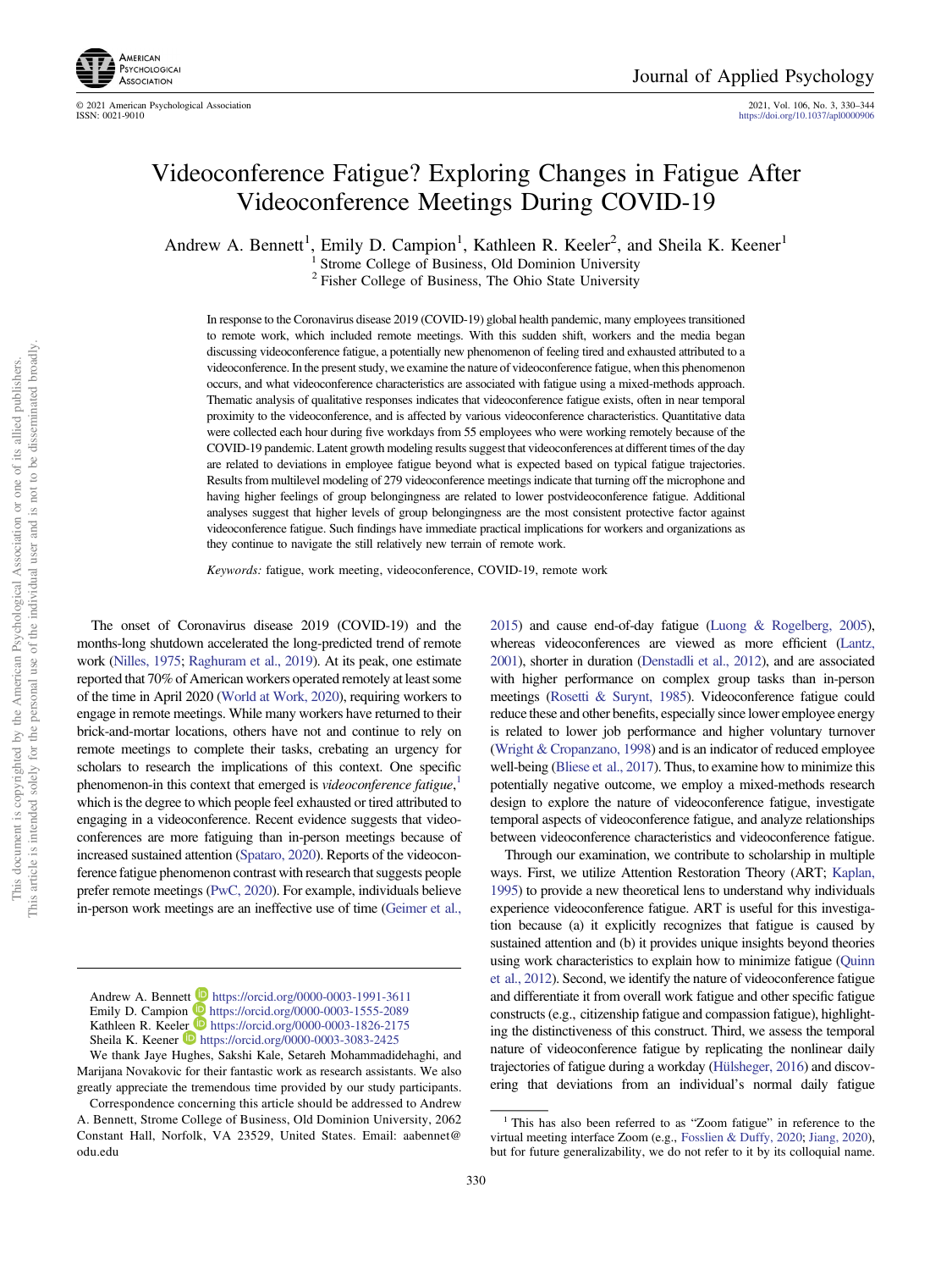trajectory can be caused by videoconferences at specific time points. Previous research suggests that work meetings are related to end-of-day fatigue (e.g., [Luong & Rogelberg, 2005](#page-12-0); [Rogelberg et al., 2006](#page-13-0)). We extend this body of research to show when videoconferences are more fatiguing. Explicitly integrating time into our exploration provides a novel contribution (e.g., [Shipp & Cole, 2015](#page-13-0)) that advances our understanding of human energy changes throughout the workday. Fourth, we challenge a common assumption that there is a "typical meeting," which has often resulted in assessing meetings as having an average, stable influence on employee well-being. Instead, we take [Rogelberg et al.](#page-13-0)'s (2006) view that "meetings differ among themselves in several ways" (p. 95). This affords a more dynamic evaluation of the phenomenon and extends the meetings literature by capturing meetinglevel differences. Drawing from ART ([Kaplan, 1995](#page-12-0)), we focus on how participants can alter their videoconference-related behaviors (i.e., muting oneself, turning off video, etc.) in each meeting and experience varying levels of group belongingness that may lessen videoconference fatigue. These contributions have practical implications for organizations and workers because discovering ways to manage videoconference fatigue can reduce negative work-related outcomes of fatigue (e.g., job performance and citizenship behaviors; [Sonnentag, 2015](#page-13-0)).

### Attention Restoration Theory

ART is a theory about human energy that explains how energy is depleted specifically by sustained attention, which is the effort required to focus attention and process information [\(Kaplan,](#page-12-0) [1995\)](#page-12-0). A critical contribution of ART is that it proposes that individual actions like "being away," "effortless attention," and "compatibility" can minimize fatigue or even replenish depleted energy in ways not explicitly described in other human energy frameworks [\(Quinn et al., 2012](#page-13-0)). Previous research (a) drew upon the work interruptions literature to explain that work meetings are fatiguing because they increase time demands or work hassles (e.g., [Luong & Rogelberg, 2005](#page-12-0); [Rogelberg et al., 2006\)](#page-13-0), and or (b) utilized affective events theory (AET; [Weiss & Cropanzano,](#page-13-0) [1996\)](#page-13-0) to examine positive or negative attitudes caused by meetings as a discrete work event [\(Rogelberg et al., 2010\)](#page-13-0). However, these previous frameworks are inadequate for this investigation for several reasons. First, the work characteristics framework does not capture characteristics specific to videoconferencing (e.g., mute), whereas ART provides a key insight in recognizing that energy is influenced by more than typical work demands and resources ([Quinn et al., 2012\)](#page-13-0). Second, AET is a broad theory used to explain relationships between affect with work attitudes and behaviors, but some have argued that AET fails to explain how, when, and why work events trigger emotional responses [\(Ashton-James &](#page-11-0) [Ashkansay, 2005\)](#page-11-0). Instead, ART allows us to explore that videoconferences are associated with fatigue because of increased sustained attention (how), during certain times of day (when), and are influenced by specific videoconference characteristics (why).

### The Nature of Videoconference Fatigue

The construct of videoconference fatigue was absent from our collective vocabulary until March 2020 when many U.S. professional workers began working from home due to the COVID-19 pandemic (Google Trends, [https://bit.ly/3oe8PW6\)](https://bit.ly/3oe8PW6). Soon after, news contributors popularized the term through stories reporting how meeting participants felt exhausted following a videoconference, describing the phenomenon as "the impression of feeling overly drained after a period of meeting over a videoconference tool" [\(Nardi, 2020\)](#page-13-0). Because our first contribution in this study is a conceptual one, we generate a testable and falsifiable definition of the phenomenon. Thus, we define videoconference fatigue as the degree to which people feel exhausted, tired, or worn out attributed to engaging in a videoconference.

Videoconference fatigue naturally fits within the broader domain of human energy, which is an affective construct expressing an individual's level of emotional activation [\(Quinn et al., 2012\)](#page-13-0). Fatigue is the affective state of unpleasant deactivation [\(Yik et al., 2011\)](#page-13-0) commonly described as feeling exhausted or tired [\(Quinn & Dutton, 2005](#page-13-0)). Videoconference fatigue is conceptually similar to the more general construct of work fatigue, yet it is different from work fatigue in at least two ways. First, work fatigue is caused by general job demands (e.g., role overload and time demands) as well as nonwork demands that spill over into work time [\(Frone & Tidwell, 2015](#page-12-0)). Conversely, the causes of videoconference fatigue are importantly more specific than general job demands, such as avoiding distractions from technology and paying greater attention due to fewer nonverbal cues. Second, videoconference fatigue is temporally distinct. Work fatigue is conceptualized and measured as an end-of-workday feeling [\(Winwood et al.,](#page-13-0) [2005](#page-13-0)), whereas videoconference fatigue is conceptualized as a nearterm feeling attributed to a specific event (i.e., a videoconference). Similar to other fatigue-related constructs such as citizenship fatigue ([Bolino et al., 2015](#page-11-0)) and compassion fatigue ([Joinson, 1992](#page-12-0)), the antecedents of videoconference fatigue are distinct and not related to other work demands. However, videoconference fatigue is different from these constructs because of its distinct temporal nature. For example, compassion fatigue is the result of cumulative and prolonged experiences [\(Coetzee & Klopper, 2010](#page-12-0)), whereas videoconference fatigue can occur after just one event. In sum, we propose that videoconference fatigue is similar to other fatigue constructs, but it has distinct antecedents and a unique temporal structure—thus making videoconference fatigue a unique phenomenon that merits further study.

# Temporal Considerations of Videoconference Fatigue

One temporal element that distinguishes videoconference fatigue from related constructs is event timing, which is a key aspect of understanding the theoretical relationships between constructs ([Mitchell & James, 2001\)](#page-13-0). Event timing is critical because an experience during a certain time period can change an individual's fatigue state. [Figure 1](#page-2-0) provides different visual representations of how event timing can influence fatigue. [Figure 1a](#page-2-0) considers a change in fatigue from a previous time point, such as how walks or relaxation exercises during employee lunch breaks reduce fatigue states ([de Bloom et al., 2017](#page-12-0)). If changes in fatigue states are considered over a longer time period, a trajectory or pattern can be discovered ([Figure 1b](#page-2-0)). Indeed, research has shown that, in general, individual feelings of fatigue change throughout the day in a nonlinear pattern, such that fatigue decreases in the first few hours and then steadily increases [\(Thayer, 1987\)](#page-13-0). Another temporal consideration is how an experience alters this typical fatigue trajectory. This approach considers the shape of changes in fatigue over time ([Figure 1c\)](#page-2-0). For example, [Hülsheger \(2016\)](#page-12-0) found that an employee's psychological detachment recovery experiences and sleep quality the previous evening changed the shape of the fatigue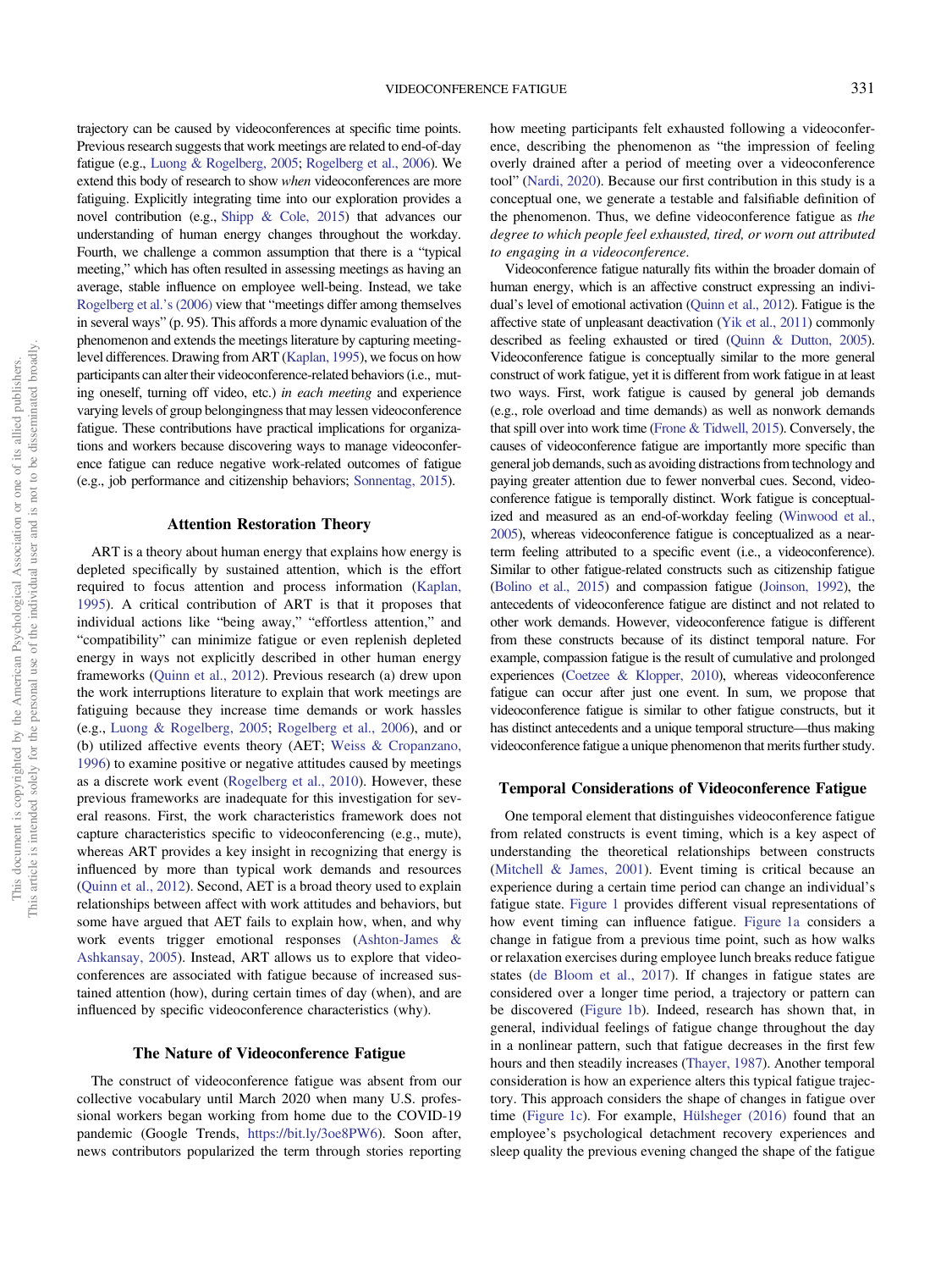<span id="page-2-0"></span>

Note. Panel (a) illustrates how fatigue can change from one time point to another. Panel (b) illustrates how fatigue changes over time throughout the day with a typical trajectory. Panel (c) illustrates how fatigue trajectories may differ between days or between individuals. The gray trajectories in Panels (c), (d), and (e) are the same as in Panel b, black dots or trajectories illustrates a possible change. Panels (d) and (e) illustrate how an experience at a certain time may create deviations from one's expected trajectory, and that deviation may be minimal (d) or a statistically significant different level from one's expected trajectory (e).

trajectory. However, during the workday, specific events at certain times can alter fatigue, and these alterations may be minor deviations (Figure 1d) or statistically significant deviations (Figure 1e) from one's expected trajectory. For example, the popular press suggests videoconferences later in the day may be more fatiguing ([Williams, 2020\)](#page-13-0). Therefore, we ask:

Research Question 1: When does videoconference fatigue occur?

# Videoconference Characteristics Associated With Videoconference Fatigue

ART posits that individuals can reduce levels of fatigue in a few ways ([Kaplan, 1995](#page-12-0)). One possibility is by detaching from events that demand attentional resources. Referred to by ART as a sense of "being away," videoconference attendees may enable one of the following features to "detach": Muting oneself, turning off one's webcam, or not looking at one's own video mirrored on-screen. ART also highlights that "compatibility" with one's environment (i.e., higher belongingness) and "fascination" or being engaged in a task (i.e., higher voluntary attention; [Kaplan & Berman, 2010](#page-12-0)) can minimize fatigue. However, it is unclear what videoconference characteristics have stronger relationships with fatigue. For example, turning off the webcam should be related to lower fatigue because it provides relief from having to be "on" the entire meeting (i.e., higher detachment being related to lower fatigue). With this line of thinking, we could expect that using the webcam more often would be related to higher fatigue. Yet, using the webcam more often could also be related to lower fatigue because it can foster a personal connection among meeting attendees. Due to this lack of clarity, we explore:

Research Question 2: What videoconference characteristics are related to fatigue?

### Method

We used a mixed-methods approach combining quantitative and qualitative data collection to provide methodological triangulation by coupling measurement precision and authenticity of context ([Turner](#page-13-0) [et al., 2017](#page-13-0)). In order to obtain a diverse sample of employees working remotely during the COVID-19 pandemic, we employed multiple recruitment strategies. First, study participation invitations were sent

via email through two young professional networking groups in different metropolitan cities in the southeastern United States. Second, we used the online panel Prolific to sample additional participants ([Porter et al., 2019\)](#page-13-0). Management scholars have used online panels to recruit a diverse sample of working adults in previous work meetings research (e.g., [Allen et al., 2018](#page-11-0); [Rogelberg et al., 2006;](#page-13-0) [Shanock](#page-13-0) [et al., 2013\)](#page-13-0) and in population sampling during the COVID-19 pandemic (e.g., [Luchetti et al., 2020\)](#page-12-0). Previous experience sampling studies have also used multiple recruitment strategies such as personal and professional networks, snowball sampling, and online panels (e.g., [Lanaj et al., 2020;](#page-12-0) [Trougakos et al., 2020\)](#page-13-0). To be eligible, participants had to (a) be located in the Eastern US time zone (EDT/UTC-5; required so all surveys were sent during the same working hours), (b) work from home in some capacity due to the COVID-19 pandemic, (c) be 18 years old or older, (d) work at least 20 hr per week, and (e) have remote work meetings planned for the week of data collection. Individuals recruited through professional networks were incentivized with electronic gift cards. Participants received \$5 for completing the qualitative survey, \$5 for completing at least 10% of the quantitative surveys, \$15 for completing at least 50% of the quantitative surveys, and each survey completed was an entry into a lottery system for one of two \$100 gift cards. Individuals recruited through Prolific received an average payment rate of \$21.40/ hr. This study was part of a larger data collection and the procedure was deemed exempt by Old Dominion University IRB #1598432 titled Videoconference Fatigue.

A total of 69 participants met the study eligibility criteria and consented to participate. These individuals were then contacted and had approximately 5 days to complete an initial demographic survey. Participants were removed from the data set before analysis if they had low response rates (completed fewer than 50% of all quantitative surveys,  $N = 10$ ) or if their work conditions did not change significantly due to the COVID-19 pandemic (working from home only "a little,"  $N = 1$ ; worked from home most or all of the time before the pandemic,  $N = 3$ .<sup>2</sup> The final sample consisted of 55

Figure 1

<sup>&</sup>lt;sup>2</sup> We removed these individuals because it is possible that those who worked remotely pre-COVID-19 engaged in videoconference meetings and had already developed strategies to prevent or reduce videoconference fatigue. Including them could potentially suppress our ability to detect the phenomenon.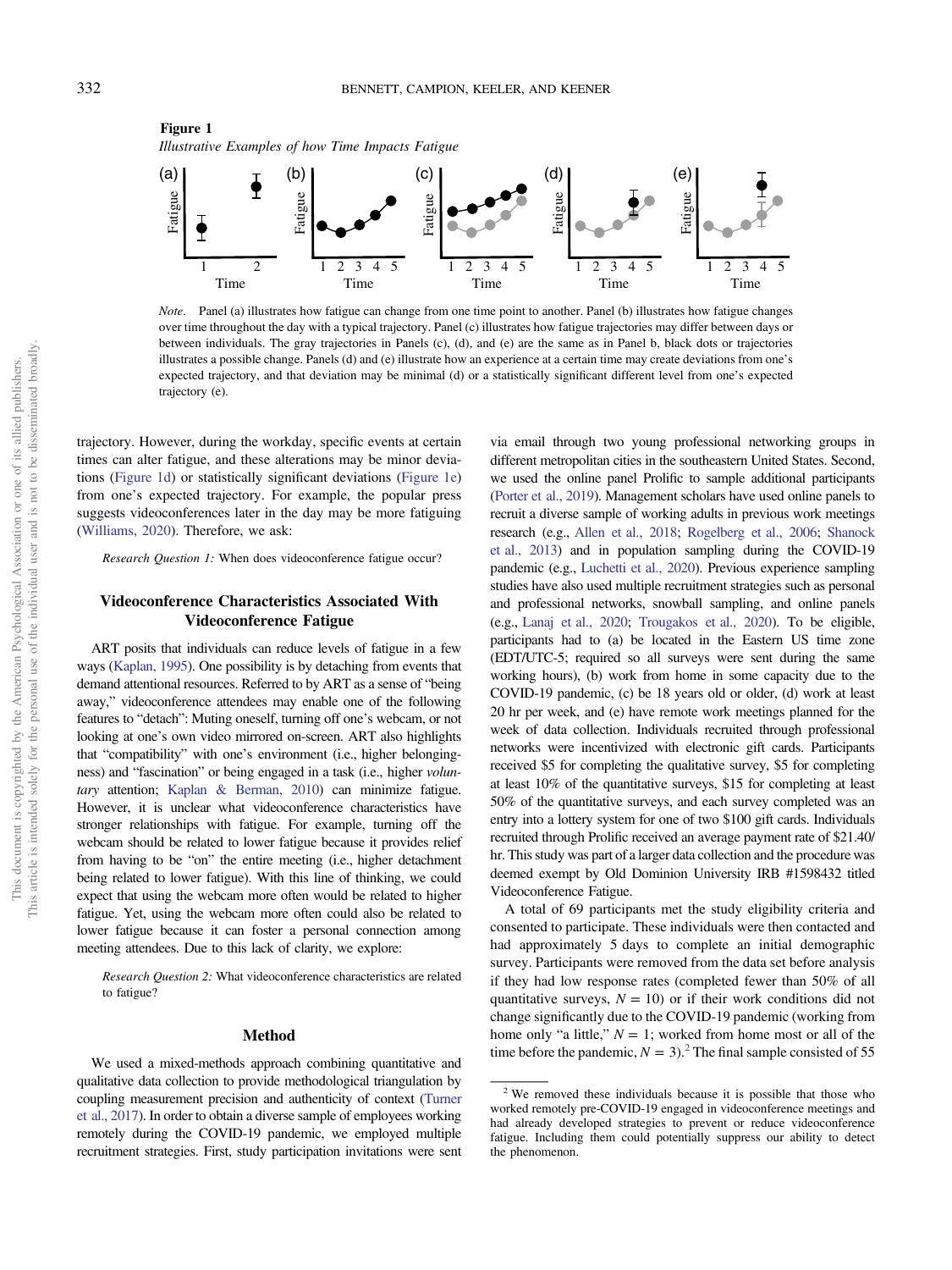| Table 1                |  |  |
|------------------------|--|--|
| Measures Used in Study |  |  |

| Variable                   | Number<br>of items | Measure                                                  | Item                                                                                                                                                                     | Scale anchors                                                       |
|----------------------------|--------------------|----------------------------------------------------------|--------------------------------------------------------------------------------------------------------------------------------------------------------------------------|---------------------------------------------------------------------|
| Fatigue <sup>a</sup>       | 4                  | Profile of mood scales<br>(POMS; McNair<br>et al., 1971) | "Please indicate the extent to which you feel the following right now"<br>Items: Fatigued, tired, exhausted, and spent                                                   | 6-point scale from <i>not at</i><br>all to extremely                |
| Attention                  |                    | Davis and $Y_i$ (2004)                                   | "I paid close attention during the meeting"                                                                                                                              | 6-point scale from<br><i>strongly disagree to</i><br>strongly agree |
| Webcam off                 |                    |                                                          | "During your most recent meeting, how often did you turn off your<br>webcam or hide your video screen?"                                                                  | 5-point scale from <i>never</i><br>to all of the time               |
| Microphone off<br>(mute)   |                    |                                                          | "During your most recent meeting, how often did you use mute?"                                                                                                           | 5-point scale from <i>never</i><br>to all of the time               |
| Watches self               |                    |                                                          | "During the most recent videoconference, how often did you look at<br>yourself on the screen?"                                                                           | 5-point scale from <i>never</i><br>to all of the time               |
| Group<br>belongingness     |                    | Work group integration<br>scale (Kraut et al.,<br>1998)  | "Consider the individuals who were in your most recent meeting and<br>rate your level of agreement: I feel part of the group"                                            | 6-point scale from<br>strongly disagree to<br>strongly agree        |
| Meeting duration           |                    |                                                          | "How long was your most recent meeting (in minutes)?"                                                                                                                    |                                                                     |
| Work past hour             |                    |                                                          | "Have you completed any work-related tasks in the past hour?"                                                                                                            |                                                                     |
| Videoconference<br>meeting |                    |                                                          | "How many work meetings have you had since the last survey? What<br>type of meeting was your most recent meeting? (videoconference,<br>teleconference, electronic chat)" |                                                                     |

Note. All variables were measured in the hourly surveys (sent from 9:30 a.m. to 5:30 p.m.). Fatigue was also measured in the morning before work. Videoconference characteristics assessed using shortened 1-item measures of constructs to minimize work interruption, which is similar to other event-based survey designs (e.g., [Hunter & Wu, 2016](#page-12-0)) and is reasonable for constructs with a single dimension ([Gabriel et al., 2019](#page-12-0)). If participants had multiple meetings during the previous hour, they were asked to respond to the items considering their most recent meeting.

<sup>a</sup> We computed Cronbach's alpha and ω at the within-day ( $\alpha = .90$ ,  $\omega = .90$ ), between-day ( $\alpha = .94$ ,  $\omega = .95$ ), and between-person ( $\alpha = .97$ ,  $\omega = .97$ ) levels using multilevel confirmatory factor analysis (e.g., [Geldhof et al., 2014\)](#page-12-0).

individuals working in a wide range of industries (i.e., legal services, banking and finance, engineering, health care, education, and information technology). The majority of participants were male (58.2%) and White (72.7%). On average, participants were 33.60 years old  $(SD = 9.05)$ , spent 3.31  $(SD = 1.37)$  years in their current job, and worked  $43.82$  ( $SD = 6.50$ ) hours per week. Quantitative data were collected in 1-week phases from April 30 to May 22, 2020. Qualitative data were collected in September 2020.<sup>3</sup>

Participants received nine hourly surveys each workday (9:30 a.m.–5:30 p.m.) for 5 consecutive working days (Monday– Friday), as well as a before-work survey available from 6 a.m. to 9 a.m. All surveys had a time limit expiration such that participants could only complete a survey during a specified time (e.g., 9:30 a.m.–10:29 a.m.). Table 1 provides information about all measures used in this study. We chose an interval-contingent design that sent a survey each hour because it is considered less intrusive than a random signal-contingent approach, is more appropriate for questions related to temporal phenomena, and minimizes the chance of noncompliance found in event-contingent designs because the routine survey schedule lessens participant's burden of remembering to complete a survey after each videoconference event [\(Fisher &](#page-12-0) [To, 2012\)](#page-12-0). A 5-day study design was chosen to minimize participant burden caused by completing hourly surveys.<sup>4</sup> Participants completed a total of 1,746 surveys during the week, participated in an average of 5.75 videoconference meetings across all 5 days, and when analyzed by day, individuals participated in zero videoconferences on 42.6% of the days, participated in one videoconference on 26.7% of the days, and participated in two or more videoconferences on 29.8% of the days.

We solicited responses to three open-ended questions: (a) You indicated that you have heard of "Zoom fatigue" or "videoconference fatigue." In your own words, please describe this phenomenon<sup>5</sup>; (b) Teleconferences are meetings held only over the phone, whereas videoconferences include the element of video (e.g., Zoom, Teams, Skype, and FaceTime). Please describe your experiences meeting in-person versus videoconference versus teleconference. Do you feel the same or different during and after meetings of different modes? In what ways and when?; and (c) How have you changed the way you approach videoconference meetings since March 2020 (e.g., setting them at different times, using/not using your webcam or video)?

## Results

### Qualitative Exploration

To enhance our understanding of videoconference fatigue, we conducted a thematic analysis [\(Braun & Clarke, 2006\)](#page-11-0). Specifically, we engaged in an inductive analysis following [Braun and Clarke](#page-11-0)'s [\(2012\)](#page-11-0) six-phase approach wherein we analyzed the responses to all questions and allowed themes to emerge from the data. In line with this procedure, we relied on our theory (ART) to inform theme

<sup>&</sup>lt;sup>3</sup> We thank our reviewers for recommending a qualitative data collection to enhance our conceptualization of videoconference fatigue, improve our

theorizing, and augment the practical implications of our research.<br><sup>4</sup> See similar rationale for a 3-day interval-contingent study in [French and](#page-12-0) Allen (2020).

 $<sup>5</sup>$  This first question was only displayed if they indicated in a previous</sup> question that they had heard of "videoconference fatigue" or "Zoom fatigue."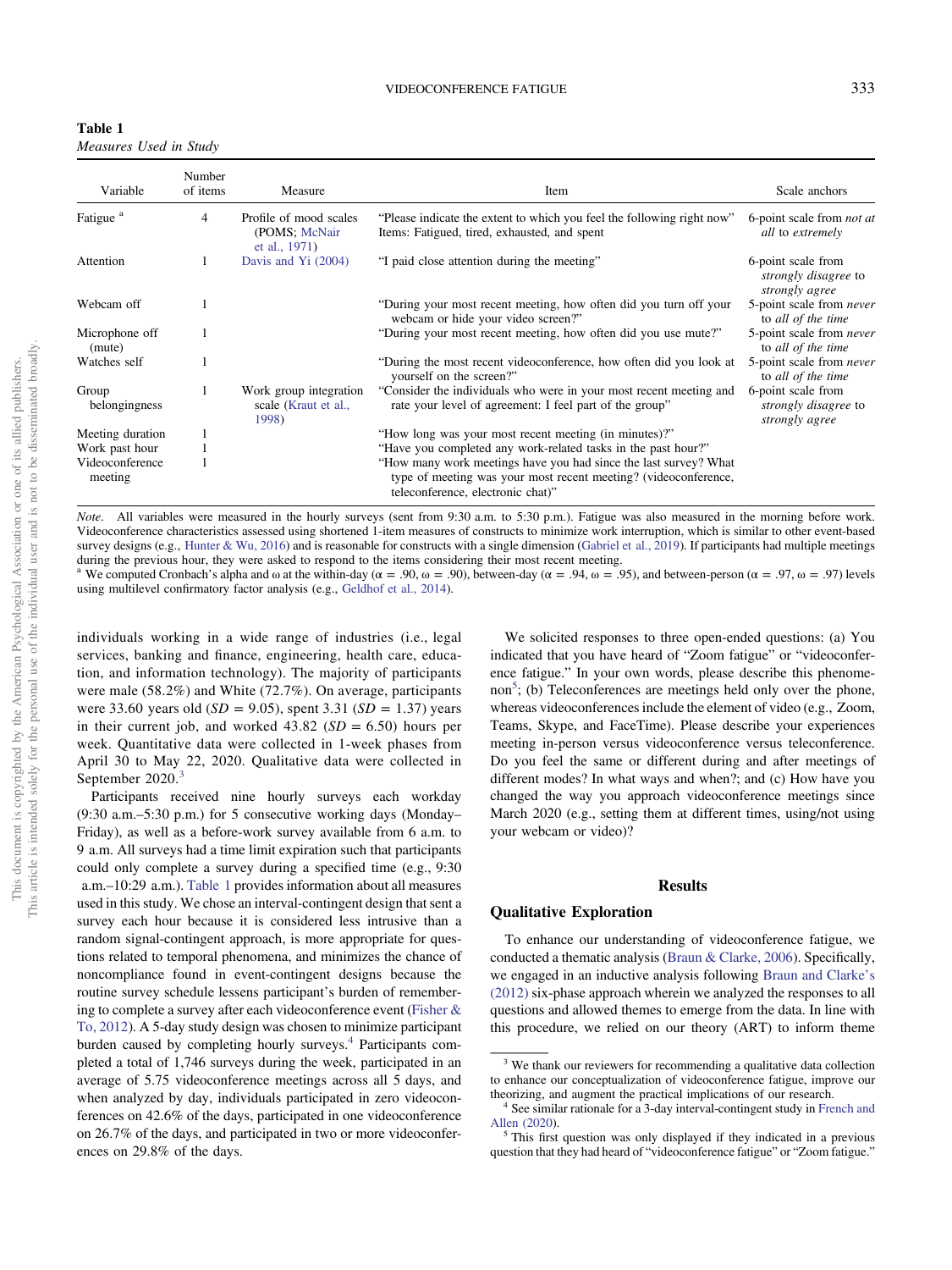aggregation. Thirty-nine participants provided usable qualitative responses (70.9% response rate). All authors met to consensus build around a definition of videoconference fatigue informed by responses to the first question. Three authors independently developed themes across the questions, then reconciled differences in themes and theme descriptions. Three major themes emerged. To provide additional support for the themes, two graduate students independently coded responses using the themes provided. We estimated interrater agreement by theme ([Kurasaki, 2000](#page-12-0)). Agreement among the original and the two students' coding ranged from 77% to 97%, supporting the original themes ([Krippendorff, 2013\)](#page-12-0).

The first theme included psychosomatic and psychological descriptions of the videoconference experience, which included feeling exhausted, fatigued, tired, drained, or worn out. As one respondent wrote about videoconferences, "Tired of being in them, extra tired after being in them." Another wrote that videoconference meetings "can be taxing on the mind and spirit." Overall, 92.9% of respondents mentioned a psychosomatic or psychological manifestation of fatigue when answering the first open-ended question, providing preliminary evidence of this unique experience.

The second theme captured the concept of time as it related to videoconferencing. This included the frequency of meetings such as being in videoconferences "all day," "all the time," or "back-to-back." Participants also referred to the length of videoconferences (e.g., "for extended periods"), when videoconferences were held (e.g., "Most of my [videoconferences] are in the mornings"), and how their energy waned throughout the day because of videoconferences (e.g., "I am also teaching 100% virtual. In the morning I feel great, and ready to go, but by lunch, I can't stand staring at a computer screen"). Another participant mentioned that they "prefer to schedule [videoconferences] more toward the start of my workday as opposed to the end of the workday." Overall, participants provided insight about when videoconference fatigue occurred (Research Question 1 [RQ1]), noting that it happened after multiple videoconference meetings because of extended durations of screen time while videoconferencing, or due on the time of day of videoconferences.

The final theme included in-meeting causes of videoconference fatigue (Research Question 2 [RQ2]) and ways in which participants tried to reduce this feeling. Notably, 87.2% of participants mentioned positive and negative aspects of one characteristic unique to videoconferences as opposed to other meeting types: The use of video/the webcam. One major cause of fatigue was the effort required to sustain attention during a videoconference. One participant wrote that they "get tired of feeling like they have to have their attention at 100% and continually staring into the camera the entire meeting." Another participant wrote that "I do feel more tired after videoconference meetings especially if my camera is on, because I feel that expectation to look at the camera all the time to pay attention." Other challenges included difficulty due to visual demands (e.g., paying more attention to attendees because of fewer nonverbal cues), technical problems (e.g., unable to hear someone clearly), or distractions such as other work. For example, one participant wrote, "I catch myself looking at my video, much more distracted, most of the time I end up working on something else while the call/video is running." Respondents also reported several ways they tried to manage videoconference fatigue during meetings including turning off their camera or enabling mute. As one participant put it, "I'm also more comfortable with opting to turn the camera off. I think I (and some of my colleagues) felt like we

always had to be ON at first." Similarly, restructuring meetings by enacting rules to not do other work during meetings appeared to help participants pay attention more fully and experience less fatigue.

In addition to increased effortful attention, participants noted that the challenges associated with fostering personal connections during videoconferences also influenced fatigue. For example, one participant wrote that "video conferencing is quite impersonal. [E]veryone just wants to get in and get out, log in and log off. [T]here's very little chatter before and after the meeting like there would be in real life." Participants reported that turning on their webcam often helped to solve issues related to personal connection for themselves or for others. As two respondents wrote, "I have made a conscious effort to use video more often. For people not yet back to the office it helps them stay connected on a personal level," and "videoconferences are good to see others and have a bit of a connection." In all, the thematic analysis affords three key observations: (a) there is preliminary evidence that videoconference fatigue is a feeling of exhaustion caused by sustained attention during videoconferences, (b) time plays a role in attendees' experiences of videoconference fatigue, and (c) there are various ways in which attendees try to alleviate videoconference fatigue and these methods are consistent with core ideas of ART.

# Quantitative Exploration

[Table 2](#page-5-0) provides the means, standard deviations, and correlations of variables at the meeting level. Intraclass coefficients indicated that 51.0% of the total variation in fatigue was between-person variation (i.e., an individual difference in fatigue across people), 9.8% was between-day variation (i.e., differences in fatigue related to the day of the week), and 39.2% was within-day variation (i.e., fatigue variation occurring within each day). This amount of variation at different levels is evidence that a multilevel approach is appropriate. We tested our research questions using recommended practices (see Appendix, for details of our analytic approach).

RQ1 asked when videoconference fatigue occurs, and the qualitative responses suggested that this happens at various time points throughout the day. To examine this research question empirically, we first tested a series of nested models to determine if and how fatigue levels change throughout the day ([Table 3](#page-6-0)). Based on prior research (e.g., [Hülsheger, 2016](#page-12-0)) we specified and compared a linear latent growth model and a quadratic growth model.<sup>6</sup> Consistent with [Hülsheger \(2016\)](#page-12-0), we found the quadratic growth model to be the best fitting model and resulted in a significant improvement in model fit over a linear growth model (scaled  $\Delta \chi^2(4) = 32.07$ ,  $p < .01$ ). Both the linear (coeff. =  $-0.06$ ,  $p = 0.006$ ) and quadratic (coeff. = .02,  $p = .000$ ) slope factors were significant indicating that fatigue initially declines in the morning and then increases throughout the afternoon and early evening (similar to [Figure 1b](#page-2-0)).

Having established the overall trajectory of fatigue throughout the day, we then tested whether having a videoconference explained additional variance in fatigue at a given time point over and above

<sup>&</sup>lt;sup>6</sup> We compared model fit using the SB  $\chi^2$  likelihood ratio ([Satorra &](#page-13-0) [Bentler, 2010\)](#page-13-0), as well as with differences in AIC [\(Burnham & Anderson,](#page-11-0) [2004\)](#page-11-0), the comparative fit index (CFI), and the root mean square error of approximation (RMSEA). We considered CFI values greater than .95 and RMSEA values lower than .08 to be indicative of good fit [\(Kline, 2016](#page-12-0)). Better fitting models are those with significant change in SB  $\chi^2$  and lower AIC values.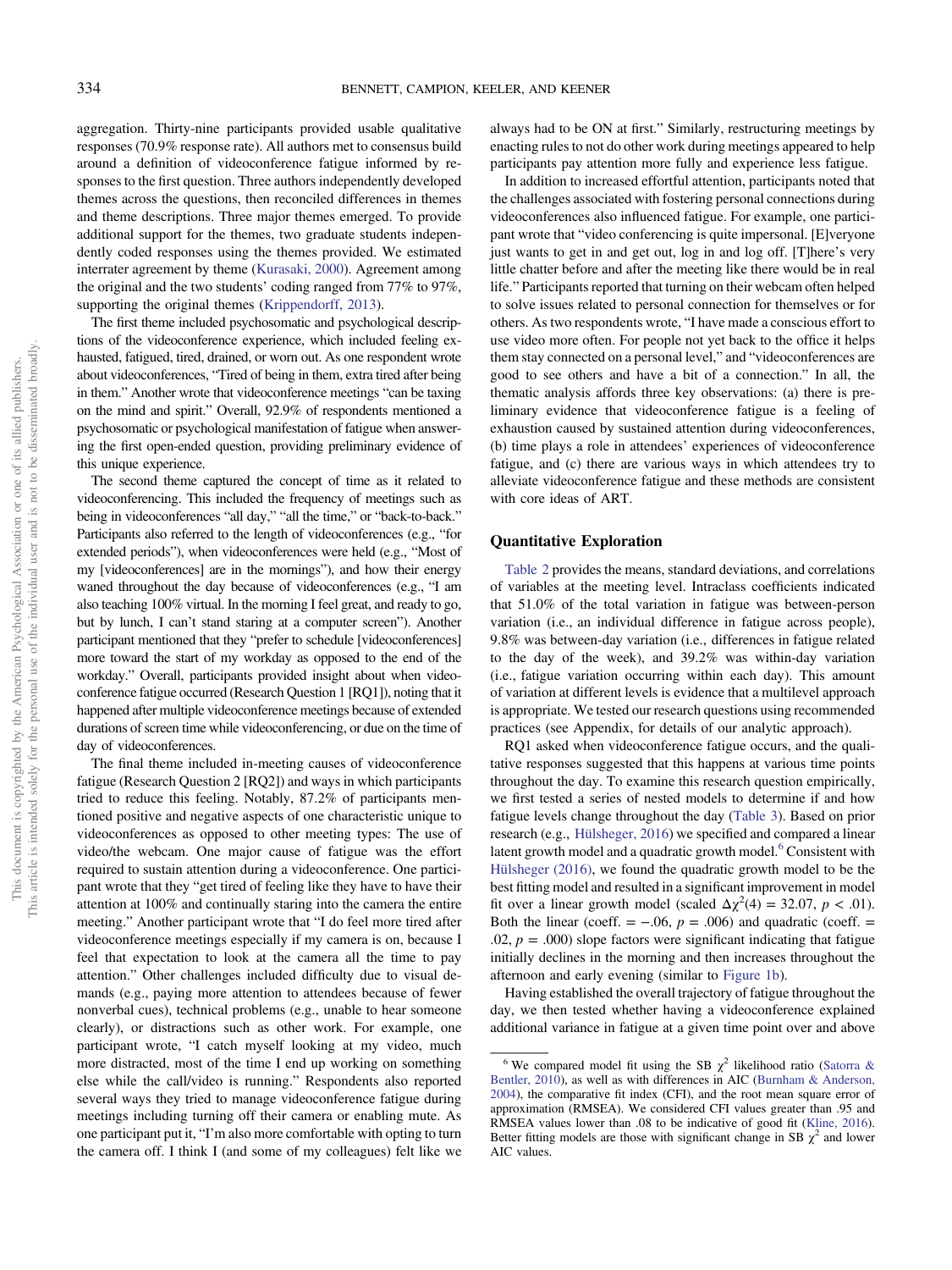<span id="page-5-0"></span>

| Table 2                                                                             |  |
|-------------------------------------------------------------------------------------|--|
| Means, Standard Deviations, and Correlations Among Study Variables at Meeting Level |  |

|                          | M     | SD    |          | $\Omega$  |          | 4         |          | 6      |        |
|--------------------------|-------|-------|----------|-----------|----------|-----------|----------|--------|--------|
| 1. Fatigue $(t - 1)$     | 1.99  | 1.05  |          |           |          |           |          |        |        |
| 2. Fatigue               | 2.04  | 1.07  | $.53***$ |           |          |           |          |        |        |
| 3. Attention             | 4.97  | 1.12  | $-.15*$  | $-.08$    |          |           |          |        |        |
| 4. Microphone off (mute) | 2.65  | 1.53  | .14      | $-.01$    | $-.49**$ |           |          |        |        |
| 5. Webcam off            | 2.13  | 1.67  | .08      | $-.09$    | $-.32**$ | $.42***$  |          |        |        |
| 6. Watching oneself      | 1.96  | .88   | .05      | .03       | .18      | $-.18*$   | $-.53**$ |        |        |
| 7. Group belongingness   | 5.04  | 1.00  | $-.15$   | $-.26***$ | $.50***$ | $-.45***$ | $-.30**$ | $.19*$ |        |
| 8. Meeting duration      | 37.90 | 19.91 | .09      | .02       | .06      | .21       | $-.01$   | .05    | $-.08$ |

*Note.* Correlations are at the between-meeting level ( $N = 279$ ) with hourly observations nested within 5 days within 55 employees. Fatigue (t – 1) is fatigue measured at the previous time point.

\*  $p < .05.$  \*\*  $p < .01.$ 

the natural trajectory of fatigue. To do so, we regressed the observed value of fatigue onto the videoconference variable (i.e., yes/no videoconference) from that time point. We also ran models with (a) lagged effects  $(t - 1)$  to see if having a videoconference in the previous hour affects fatigue levels in the following hour, and (b) other work in the past hour to determine if videoconferences have a greater impact on fatigue than performing other work. [Table 4](#page-7-0) shows the results of these analyses. Model fit of all three models were acceptable (Model 1:  $\chi^2(100) = 170$ , CFI = .96, RMSEA = .05; Model 2:  $\chi^2(180) = 306.04$ , CFI = .95, RMSEA = .05; Model 3:  $\chi^2(172) = 293.26$ , CFI = .95, RMSEA = .05). To aid our interpretation of the results we calculated the cumulative probability of significance for each coefficient using [Bliese and Wang](#page-11-0)'s (2020) Formula 1. Cumulative probability of significance helps to address the limitations of relying on point estimates as it informs readers of the probability of observing the results in a particular sample. Four patterns of results emerged. One pattern is that videoconference meetings between 10:30 a.m. and 11:30 a.m. (captured in the Time 3 survey) were related to higher levels of fatigue consistently in all three models. A second pattern is that videoconferences in the early afternoon between 1:30 p.m. and 2:30 p.m. were related to higher fatigue at Time 6 (2:30 p.m. survey) or a lagged effect at Time 7  $(3:30 \text{ p.m. survey})$ .<sup>7</sup> A third pattern is that videoconferences between 3:30 p.m. and 4:30 p.m. were related to higher fatigue at Time 8 (4:30 p.m. survey) or a lagged fatigue effect at Time 9 (5:30 p.m. survey). These three patterns indicate that videoconferences are associated with fatigue levels higher than one's expected fatigue trajectory at different times of the day (as illustrated in [Figure 1e\)](#page-2-0), even after controlling for other work conducted in the past hour. Interestingly, a fourth pattern that emerged is a negative effect at Time 5 (1:30 p.m. survey) and lagged negative effect at Time 6 survey (2:30 p.m. survey), meaning that levels of fatigue were lower than the expected trajectory that can potentially be attributed to a videoconference.

RQ2 examined the relationships between videoconference characteristics and fatigue. For these analyses, data were used only if the participant had one videoconference since the last survey and if they completed the current as well as the previous survey. The final data set for this analysis contained 279 observations. To justify multilevel modeling, we tested an unconditional model for postvideoconference fatigue (i.e., a model with no predictors) and then tested whether the change in the −2 log-likelihood (i.e., deviance) statistic was significant when we add our predictors using a scale corrected chi-square test (Hox et al.,  $2017$ ).<sup>8</sup> The log-likelihood comparisons were significant ( $\triangle$ SB  $\chi^2$ (7) = 43.71, p < .001), and the AIC was similarly reduced ( $\Delta AIC = 26.45$ ), thus indicating an improvement in fit over the null model when predictors are added. Multilevel regression results are provided in [Table 5.](#page-8-0) Controlling for fatigue in the previous survey, turning the webcam off ( $\gamma = -.09$ ,  $p = .08$ ), watching oneself ( $\gamma = -.09$ ,  $p = .29$ ), attention during the meeting  $(\gamma = -.08, p = .25)$ , and videoconference meeting duration  $(\gamma = .00, p = .98)$  had no statistically significant impact on postmeeting fatigue. However, muting one's microphone<sup>9</sup> ( $\gamma = -.09$ ,  $p = .02$ ) and perceptions of group belongingness had a negative relationship with fatigue ( $\gamma = -.21$ ,  $p = .003$ ). Collectively, these multilevel analyses support ideas within the ART framework that both psychological experiences (i.e., belongingness) and technology behavior (i.e., using mute) are related to lower levels of fatigue.

### Post Hoc Analysis

However, it seems possible that these two characteristics could have a synergistic interaction (e.g., strengthening the relationship

 $7$  This finding indicates that videoconferences may have a fatiguing effect immediately after or 1 hr after the videoconference. This is not the same as testing the cumulative effect of videoconferences, such as an accumulation effect of multiple videoconferences on fatigue. We did test the effect of the total number of videoconferences on fatigue at the end of the day. Total number of meetings was not statistically significant with end-of-day fatigue.

Complete results of this analysis are available from the first author.<br><sup>8</sup> A traditional chi-square difference test cannot be performed with the MLR estimator.

<sup>&</sup>lt;sup>9</sup> Readers will note that the correlation between microphone use and fatigue is not significant, indicating a type of suppression effect. We explored this further and determined that this significant weight for microphone use was what [Friedman and Wall \(2005\)](#page-12-0) call enhancement, which is a form of suppression in which an independent variable is unrelated to the dependent variable but is related to other independent variables and increases total  $R^2$ (i.e.,  $|\hat{\beta}_1| > |r_{y1}|$  and  $R^2 > r_{y1}^2 + r_{y2}^2$ ). This means that variance explained in Y goes down if this predictor is excluded. Friedman and Wall detail several ways in which  $R^2$  can increase because of suppression and one of those ways is by suppressing irrelevant variance in another predictor. Although the sign of the weight may not mean much, as is generally the case in the presence of high collinearity,  $\Delta R^2$  is still meaningful. Friedman and Wall go so far as to say that "discarding variables with small or zero correlation with the criterion is not necessarily a good idea when maximum  $R^2$  is desired" (p. 130) and also advocate that suppressor variables "should not be ignored" (p. 131). Thus, we interpret this relationship as our goal is to understand what contributes to (or reduces) videoconference fatigue.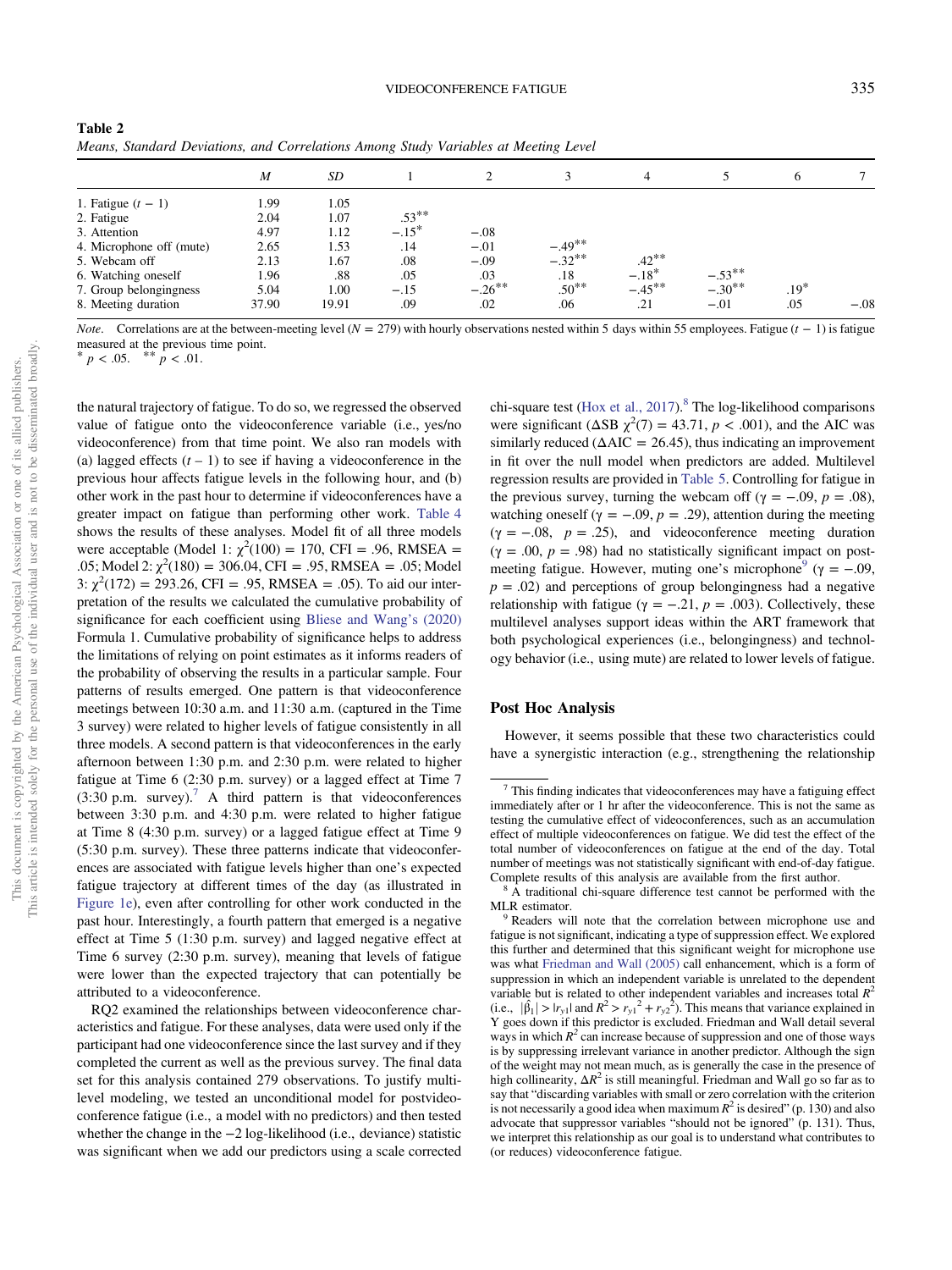<span id="page-6-0"></span>

| Table 3 |                                                              |  |  |
|---------|--------------------------------------------------------------|--|--|
|         | Test and Comparison of Latent Growth Trajectories of Fatigue |  |  |

| Model               |                 | df       | scr          | CFI          | <b>RMSEA</b> | [90% CI]                 | AIC                | $\Delta AIC$ | $\triangle$ SB $\gamma^2$ | $\Delta$ scr | $\Delta df$ | D    |
|---------------------|-----------------|----------|--------------|--------------|--------------|--------------------------|--------------------|--------------|---------------------------|--------------|-------------|------|
| Linear<br>Quadratic | 171.89<br>89.42 | 40<br>36 | l.68<br>1.25 | 0.91<br>0.96 | 0.11<br>0.07 | [.09, .13]<br>[.06, .09] | 4475.95<br>4402.35 | 73.6         | 32.07                     | 5.49         |             | < 01 |

*Note.* AIC = Akaike information criteria; CFI = comparative fit index;  $\chi^2$  = chi-square value given by maximum likelihood robust estimator; 90% CI = 90% confidence interval associated with RMSEA;  $df =$ degrees of freedom;  $p =$  significance of the  $\Delta SB \chi^2$ ; RMSEA = root mean square error of approximation; scr = scaling correction factor;  $\Delta AIC =$  change in AIC;  $\Delta df =$  difference in df;  $\Delta SB \chi^2 =$  corrected differences in SB chi-square;  $\Delta$ scr = scr for  $\triangle$ SB  $\chi^2$ .

with fatigue) or a restricted variance interaction, such that as certain values of one characteristic changes (i.e., belongingness), other values on another characteristic (i.e., mute) become less plausible ([Cortina et al., 2019\)](#page-12-0). For example, an individual could feel a high level of group belongingness and be less likely to use mute (i.e., talk more), or an individual could have a low level of group belongingness and use mute for most of the meeting. In fact, perceptions of group belongingness and mute share a significant negative zeroorder correlation ( $r = -.45, p < .01$ ), indicating that perceptions of higher belongingness in this sample are associated with less muting, and lower belongingness is related to more muting. Given that theory (ART) and our empirical results suggest that higher levels of both belongingness and mute are related to lower fatigue, but that these characteristics may not co-occur at high levels, we tested the interaction of these two variables.

Standardized multilevel regression results indicated a statistically significant interaction term (see [Appendix Table A1\)](#page-14-0), which is visualized in [Figure 2](#page-8-0). Overall, this interaction shows that mute levels do not impact fatigue at high levels of group belongingness, indicating the importance of group belongingness to reduce videoconference fatigue. For individuals with low group belongingness, not using the mute function has a compensatory effect, meaning that meeting attendees who reported lower group belongingness but had their microphone on (i.e., less mute) experienced less fatigue postmeeting. Interestingly, the highest levels of fatigue occurred when individuals reported high use of mute and low levels of group belongingness, which we suspect is similar to findings that task disengagement is related to higher mental fatigue ([Hopstaken](#page-12-0) [et al., 2015](#page-12-0)).

### **Discussion**

During the COVID-19 global pandemic, social distancing measures meant that many in-person meetings shifted to remote meetings, often held via videoconference. In this study, we examined the videoconference fatigue phenomenon, which we define as the degree to which people feel exhausted, tired, or worn out attributed to engaging in a videoconference. The extreme case of the COVID-19 pandemic, which caused many workers to shift to a virtual work environment, offers a unique opportunity to explore this phenomenon because extreme cases are advantageous when seeking evidence of previously subtle relationships ([Chen, 2016\)](#page-12-0).

Using a mixed-methods design of qualitative open-ended responses and quantitative data from hourly assessments across one workweek, our study resulted in three core findings that can influence the science and practice of meetings and enhance our theoretical understanding of fatigue. First, the results of our thematic

analysis suggest that videoconference fatigue is a unique construct. This experience, first reported by the media, was confirmed by 92.9% of the participants in our qualitative survey. Recognizing and naming this experience is important because videoconference meetings are generally viewed as beneficial (e.g., more efficient; [Lantz,](#page-12-0) [2001;](#page-12-0) more productive; [Rosetti & Surynt, 1985](#page-13-0)); pinpointing videoconference fatigue can hopefully help minimize reductions of these benefits. Additionally, although related to general work fatigue, the causes of videoconference fatigue are distinct from those of general work fatigue. Videoconference fatigue also tends to occur closer in temporal proximity to the experience (i.e., the videoconference), which is different from work fatigue (typically described as the end of workday fatigue) and different from fatigue caused by prolonged experiences (e.g., citizenship fatigue). Because videoconference meetings may have distinct characteristics that influence fatigue, the existing meetings literature may not extend to videoconference meetings, thus highlighting the importance of scientific inquiry aimed at this phenomenon.

Second, we show that it is not simply the act of having a videoconference meeting that can alter fatigue, but when that videoconference occurs. Qualitative responses indicated that time played an important role in understanding videoconference fatigue, and the empirical analyses provided a more precise examination as to when this occurs. Latent growth results indicate that videoconference meetings are associated with higher fatigue at certain times of the day, with more instances occurring later in the day. However, the relationship with lower fatigue at the midday time point (1:30 p.m.) suggests that videoconference meetings could be beneficial. It might be that a midday videoconference meeting reduces the after-lunch decrease in attention ([Smith & Miles, 1986](#page-13-0)), or it could be that individuals reported lower fatigue because of an effective lunch break ([Bosch et al., 2018\)](#page-11-0). This unexpected finding warrants further research. These findings contribute to the overall understanding of worker fatigue and extend general ideas about employee fatigue trajectories occurring in a nonlinear pattern ([Hülsheger, 2016\)](#page-12-0) by demonstrating that specific events influence fatigue beyond the expected trajectory. Importantly, this contributes to our theoretical understanding of fatigue trajectories by examining how work events influence fatigue *throughout the day*, supplementing previous research on how work experiences alter energy levels over days (e.g., [Chawla et al., 2020\)](#page-11-0), months (e.g., [Hatch et al.,](#page-12-0) [2019\)](#page-12-0), and years (e.g., [Fan et al., 2019](#page-12-0)). Our use of latent growth analysis with time-varying covariates also provides a useful template for how future researchers can create similar models to understand how measures of a time-specific construct can influence temporal patterns of another construct. In addition, this finding highlights the need to include timing in organizational theorizing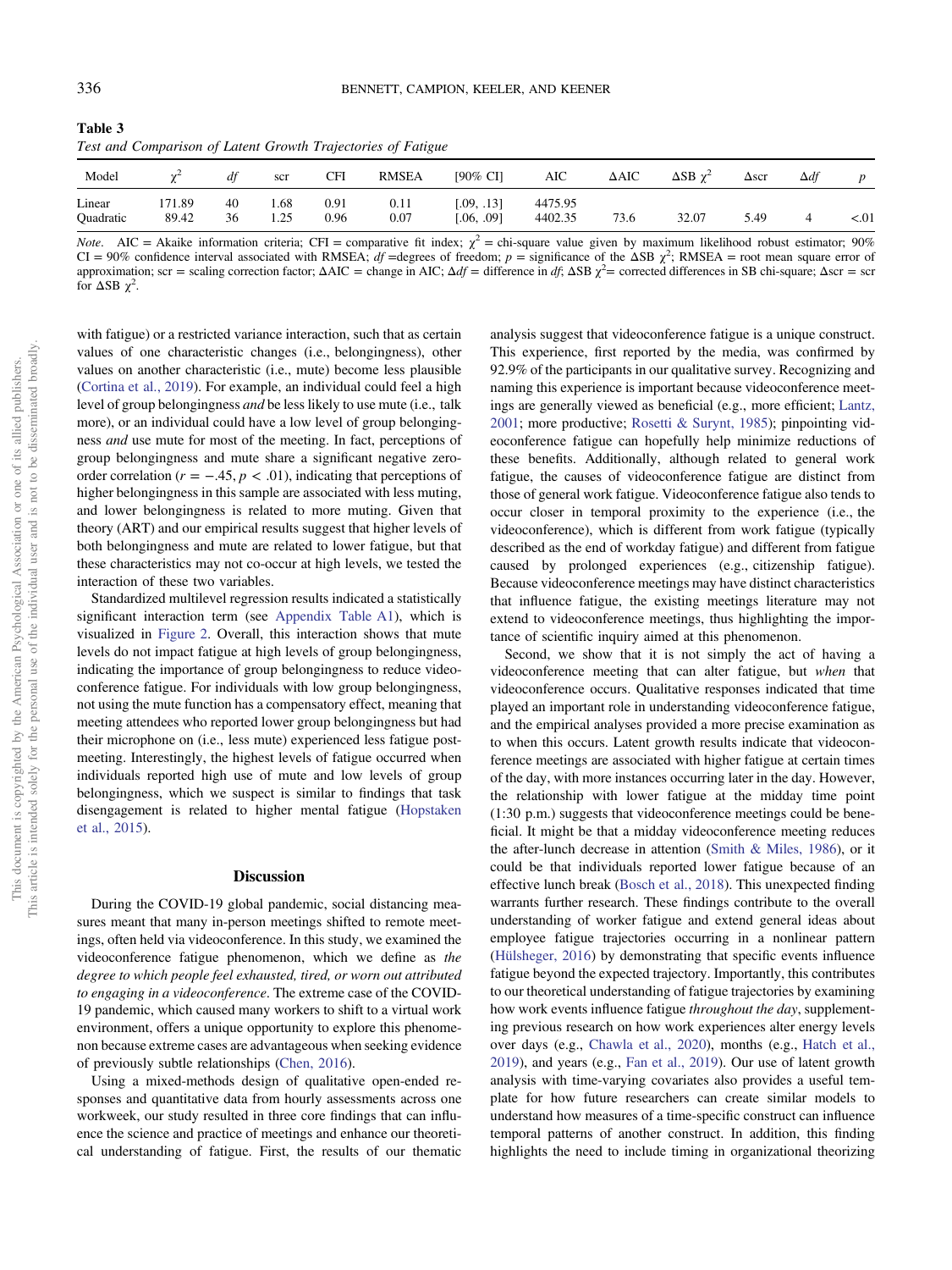| ï                                                                                                                                                                                                                             | ï                   |
|-------------------------------------------------------------------------------------------------------------------------------------------------------------------------------------------------------------------------------|---------------------|
|                                                                                                                                                                                                                               |                     |
|                                                                                                                                                                                                                               |                     |
| ļ                                                                                                                                                                                                                             |                     |
|                                                                                                                                                                                                                               |                     |
| ξ<br>i<br>J                                                                                                                                                                                                                   | ć                   |
| I                                                                                                                                                                                                                             | $\frac{1}{2}$       |
| I                                                                                                                                                                                                                             | $\frac{1}{2}$       |
|                                                                                                                                                                                                                               |                     |
| į<br>J                                                                                                                                                                                                                        | Í<br>í              |
| $\frac{4}{3}$<br>l<br>j                                                                                                                                                                                                       |                     |
| Ì<br>į                                                                                                                                                                                                                        |                     |
| is a contract of the contract of the contract of the contract of the contract of the contract of the contract of the contract of the contract of the contract of the contract of the contract of the contract of the contract |                     |
| $\lim_{t \to \infty} t^t$                                                                                                                                                                                                     | $\sim$ order $\sim$ |
|                                                                                                                                                                                                                               | his<br>į<br>ï       |

# Table 4

Parameter Estimates for Quadratic Latent Growth Model of Fatigue With Time-Varying Covariates Parameter Estimates for Quadratic Latent Growth Model of Fatigue With Time-Varying Covariates

<span id="page-7-0"></span>

|                                                                                                                                        |                             |                                    | Model 1            |                |                                    |                                   | Model 2         |                                                                                                                                                                                                                                                                                         |                                     |                                | Model 3                      |                            |
|----------------------------------------------------------------------------------------------------------------------------------------|-----------------------------|------------------------------------|--------------------|----------------|------------------------------------|-----------------------------------|-----------------|-----------------------------------------------------------------------------------------------------------------------------------------------------------------------------------------------------------------------------------------------------------------------------------------|-------------------------------------|--------------------------------|------------------------------|----------------------------|
|                                                                                                                                        | Coeff.                      | SE                                 | t-value            | Cum. Prob. (%) | Coeff.                             | SE                                | t-value         | Cum. Prob. (%)                                                                                                                                                                                                                                                                          | Coeff.                              | SE                             | t-value                      | Cum. Prob. (%)             |
| Videoconference meeting<br>Time $1(9:30 \text{ a.m. survey})$<br>Other work                                                            | Ξ                           | (0.09)                             | 1.22               | 22.31          | $\overline{14}$<br>$-17$           | $\frac{10}{2}$<br>$\overline{15}$ | $1.40$<br>-1.13 | 28.01<br>19.74                                                                                                                                                                                                                                                                          | $-28$                               | $\Xi\overline{\mathrm{3}}$     | $-1.27$                      | 9.03<br>23.79              |
| Videoconference meeting $(t - 1)$<br>Videoconference meeting<br>Time $2(10:30$ a.m. survey)<br>Other work                              | $-13$<br>$-0.9$             | (.08)<br>(0.08)                    | $-1.25$<br>$-1.63$ | 23.21<br>35.99 | $-14$<br>$-0.5$                    | (10)<br>(80)                      | $-1.75$<br>- 50 | 40.75<br>7.03                                                                                                                                                                                                                                                                           | $-12$<br>$-0.08$<br>$-17$           | (.08)<br>(25)<br>(80)          | .68<br>$-1.00$<br>$-1.5$     | 9.69<br>31.43<br>16.31     |
| Videoconference meeting $(t - 1)$<br>Videoconference meeting<br>Time $3(11:30 a.m. survey)$<br>Other work                              | $14*$<br>$-0.09$            | (50)<br>(0,0)                      | 2.00<br>$-1.29$    | 24.44<br>50.62 | $.19***$<br>$-0.5$                 | (80)<br>$\widetilde{E}$           | $-63$<br>2.71   | 76.51<br>8.84                                                                                                                                                                                                                                                                           | $.08***$<br>$21***$<br>$-20$        | (03)<br>(07)<br>$\widehat{44}$ | $\frac{2.67}{3.00}$<br>$-45$ | 75.30<br>84.44<br>6.34     |
| Videoconference meeting $(t - 1)$<br>Videoconference meeting<br>Time $4(12:30 \text{ p.m. survey})$<br>Other work                      | 08<br>$-0$                  | (10)<br>(0.08)                     | 80<br>$-13$        | 3.32<br>11.94  | $90^{\circ}$<br>$\overline{10}$    | <u>၉၈</u>                         | 1.11            | 21.72                                                                                                                                                                                                                                                                                   | $\overline{12}$<br>$-10$<br>$-0.01$ | $\frac{6}{2}$<br>(30)          | 5<br>15<br>1 -               | 6.98<br>10.94<br>2.55      |
| Videoconference meeting $(t - 1)$<br>Videoconference meeting<br>Time $5(1:30 p.m. survey)$<br>Other work                               | $-0.3$<br>5.                | (09)<br>(05)                       | $-0.60$<br>$\Xi$   | 8.45<br>3.18   | $-.15***$<br>$15*$                 | န္သန္                             | $-2.50$<br>2.14 | 69.63<br>56.16                                                                                                                                                                                                                                                                          | $-16$<br>$-0.08$<br>$\mathcal{S}$   | (.19)<br>(.09)<br>(63)         | $\Xi$<br>$-89$<br>$-84$      | 13.76<br>12.70<br>3.06     |
| Videoconference meeting $(t - 1)$<br>Videoconference meeting<br>Time $6(2:30 p.m. survey)$<br>Other work                               | $-19**$<br>$\overline{0}$ . | (05)<br>(06)                       | $-3.80$<br>1.17    | 96.39<br>20.86 | $15*$<br>$\overline{0}$            | (5)<br>$\widetilde{\mathcal{S}}$  | 2.14<br>50      | 56.16<br>7.03                                                                                                                                                                                                                                                                           | $-16*$<br>$-14$<br>$-0.9$           | (12)<br>(64)                   | 2.00<br>$-18$<br>$-1.17$     | 20.82<br>50.65             |
| Videoconference meeting $(t - 1)$<br>Videoconference meeting<br>Time 7 (3:30 p.m. survey)<br>Other work                                | $.12***$<br>.18             | (05)<br>(13)                       | 2.40<br>1.38       | 66.07<br>27.34 | $\overline{14}$<br>$\overline{10}$ | (12)<br>(50)                      | 1.17<br>1.43    | 20.86                                                                                                                                                                                                                                                                                   | $\ddot{=}$<br>$\ddot{=}$<br>₽.<br>1 | (11)<br>(20)<br>(28)           | $^{70}_{1.27}$<br>$-14$      | 10.03<br>23.79<br>3.34     |
| Videoconference meeting $(t - 1)$<br>Videoconference meeting<br>Time 8 (4:30 p.m. survey)<br>Other work                                | $.32***$<br>$\overline{11}$ | $\left(\frac{1}{1}\right)$<br>(99) | 1.54<br>3.56       | 32.88<br>93.98 | $.17***$<br>$12***$                | EO.<br>$\widetilde{H}$            | 4.25<br>3.00    | 98.73<br>84.39                                                                                                                                                                                                                                                                          | $\ddot{S}$<br>$-0.6$                | (14)<br>(10)<br>ЭÎ             | $30.75$<br>$-1.55$           | $4,30$<br>$7,56$<br>$7,56$ |
| Videoconference meeting $(t - 1)$<br>Videoconference meeting<br>Time $9(5:30 \text{ p.m. survey})$<br>Other work                       | $.30***$<br>$\overline{0}$  | (11)<br>(27)                       | 2.72<br>$\Xi$      | 3.18<br>76.82  | 24<br>$\overline{C}$               | (20)<br>(.06)                     | 1.17            | 21.72<br>20.86                                                                                                                                                                                                                                                                          | $35***$<br>$-15$<br>$\ddot{c}$      | (.08)<br>(14)<br>(44)          | $4.38$<br>1.71<br>$-34$      | 99.12<br>39.20<br>5.09     |
| $N = 274$ days. (55 employees for 5 days; 1 person was<br>meeting $(t - 1)$ is the lagged effect of a videoconference meeting<br>Note. |                             |                                    |                    |                |                                    |                                   |                 | missing all data from 1 day). Videoconference meeting is dichotomous ( $0 = no$ videoconference, $1 = video conference$ , Videoconference<br>at the previous time point. Other work is a dichotomous variable (0 = no work; 1 = any work in past hr). Model 1: Videoconference meetings |                                     |                                |                              |                            |

VIDEOCONFERENCE FATIGUE 337

and lagged videoconference meetings as time-varying covariates of fatigue. Model 2: Videoconference meetings and other work as time-varying covariates of fatigue. Model 3: Videoconference meetings,

lagged videoconference meetings, and other work as time-varying covariates of fatigue. Unstandardized estimates shown.

\*

\*  $p < 0.05$ . \*\*  $p < 0.01$ .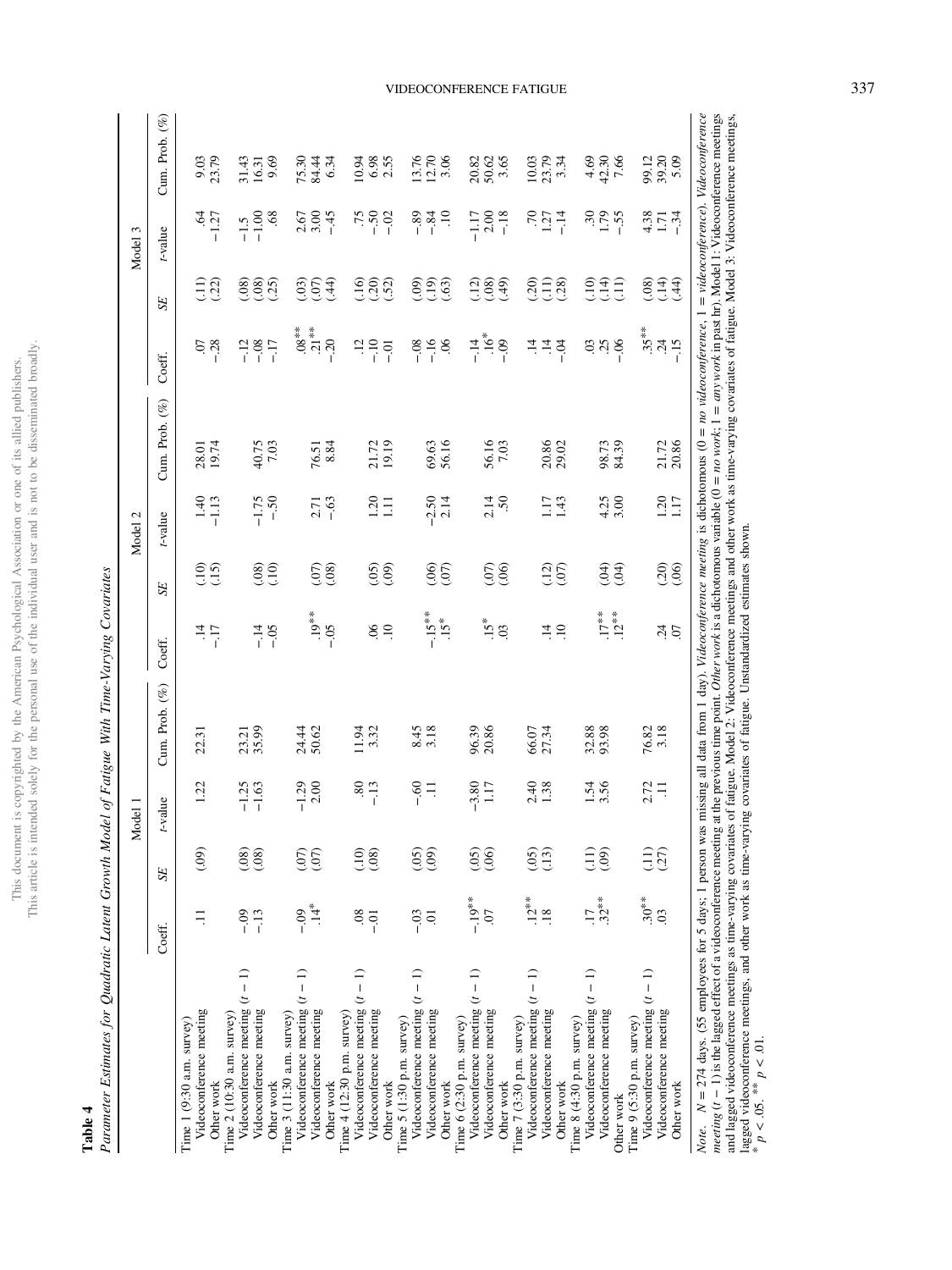<span id="page-8-0"></span>

| Table 5                                     |  |
|---------------------------------------------|--|
| Results of Multilevel Regression of Fatigue |  |

|                                 | Fatigue   |        |
|---------------------------------|-----------|--------|
| Variable                        | γ         | SE     |
| Intercept                       | $2.02**$  | (.13)  |
| Fatigue $(t - 1)$               | $.52**$   | (.11)  |
| Videoconference characteristics |           |        |
| Attention                       | $-.08$    | (.07)  |
| Microphone off (mute)           | $-.09*$   | (.04)  |
| Webcam off                      | $-.09$    | (.05)  |
| Watching oneself                | $-.09$    | (.08)  |
| Group belongingness             | $-.21***$ | (.07)  |
| Meeting duration                | .00       | (0.00) |

*Note.*  $N = 279$  hourly observations (nested within 55 individuals across 5 days). Using the formula by [Bryk and Raudenbush \(1992\)](#page-11-0) as suggested by [LaHuis et al. \(2014\)](#page-12-0), this model explains 16% of the variance in fatigue. Unstandardized estimates provided. Fatigue  $(t − 1)$  is fatigue measured at the previous time point and used as a control variable in this analysis. \*  $p < .05.$  \*\*  $p < .01.$ 

([Morgeson et al., 2015\)](#page-13-0), as time itself can alter the relationships between other constructs ([Shipp & Cole, 2015\)](#page-13-0).

Third, this study utilized theoretical framing from ART, which provided new insights because it specifically identifies sustained attention as causing fatigue and proposes that "compatibility" and "being away" can reduce fatigue, ideas that are not explained in theoretical frameworks typically used in the meetings literature (e.g., work characteristics, AET). The qualitative responses highlighted that a variety of characteristics affect the degree of fatigue experienced, and the quantitative analyses tested the relations between some of these characteristics and fatigue. Combined, the findings from this study suggest that individuals can feel less fatigued when they experience a higher sense of belonging with fellow attendees or find ways to reduce attentional demands using videoconference technology (i.e., mute), which mirror ART's propositions. Testing the interaction of these two characteristics suggested that even if group belongingness is low, fatigue is also lower if the individual uses mute less (i.e., actively participates in the meeting). These findings highlight the importance of considering the impact of videoconference characteristics on employee well-being,

## Figure 2

Figure of Interaction Between Mute and Group Belongingness on Fatigue



especially when employees are physically distant from each other, and represent a particularly fruitful avenue for future research. Given ART's consideration of sustained attention and its suggestion that behaviors and activities that enhance compatibility or provide a sense of detachment can reduce the harmful effects of sustained attention, it is likely that ART will be a particularly useful framework for future inquiries regarding the relation between videoconference fatigue and well-being.

# Practical Implications

Given that videoconferences are expected to continue beyond the COVID-19 pandemic, it is important to provide clear practical recommendations as to how videoconference fatigue can be reduced. We make several recommendations based on the results of our quantitative and qualitative analysis in [Table 6](#page-9-0). We also provide theoretical explanations of how these recommendations may affect fatigue as well as current evidence regarding their effectiveness.

# Limitations and Future Directions

There are limitations of this study that provide avenues for future research. First, although we tested the most common recommendations for reducing videoconference fatigue, we were not able to test all possible ways through which one may reduce videoconference fatigue, such as whether efforts to foster personal connections at the beginning of the call through "chit-chat" ([Methot et al., 2020](#page-13-0)) may lessen fatigue (see [Table 6](#page-9-0) for additional future directions). Second, although we found that the nonlinear trajectory of fatigue in a quadratic pattern was stable between individuals and days, this finding may only apply to the five consecutive workdays for employees with the ability to work remotely in a traditional (Monday–Friday) work week. Future research should explore changes in fatigue trajectories occurring throughout multiple weeks, longer periods of respite such as weekends (e.g., [Hahn et al., 2012\)](#page-12-0), and individuals with nontraditional work arrangements (e.g., [Campion](#page-11-0) [et al., 2020](#page-11-0)). Relatedly, a third potential limitation of this study is that we focused on postmeeting fatigue. This was a valuable inquiry, however, work on citizenship fatigue suggests that fatigue can accumulate in the long term and affect whether someone engages in future citizenship behaviors ([Bolino et al., 2015](#page-11-0)). Our participants suggested that videoconferencing may also have long-term effects: "People start to get tired of and dislike online videoconferences like Zoom" and "People have grown tired of such meetings." Future research should examine the long-term build-up of videoconference fatigue and whether this influences individuals' willingness to participate in future videoconferences, as well as their premeeting and in-meeting attitudes and behaviors. Fourth, though we focused on fatigue (i.e., low energy) because we were examining the videoconference fatigue phenomenon, investigating changes in vigor (i.e., high energy) is an important future research direction because fatigue and vigor deplete and replenish for different reasons and at different rates [\(Bennett et al., 2020](#page-11-0)). Lastly, we did not consider the effect of remote meeting content (e.g., the meeting topic) on videoconference fatigue; however, ART suggests that when individuals are intrinsically interested in meeting content, paying attention may come naturally and thus not be fatiguing ([Kaplan, 1995\)](#page-12-0). Therefore, we suggest that future research considers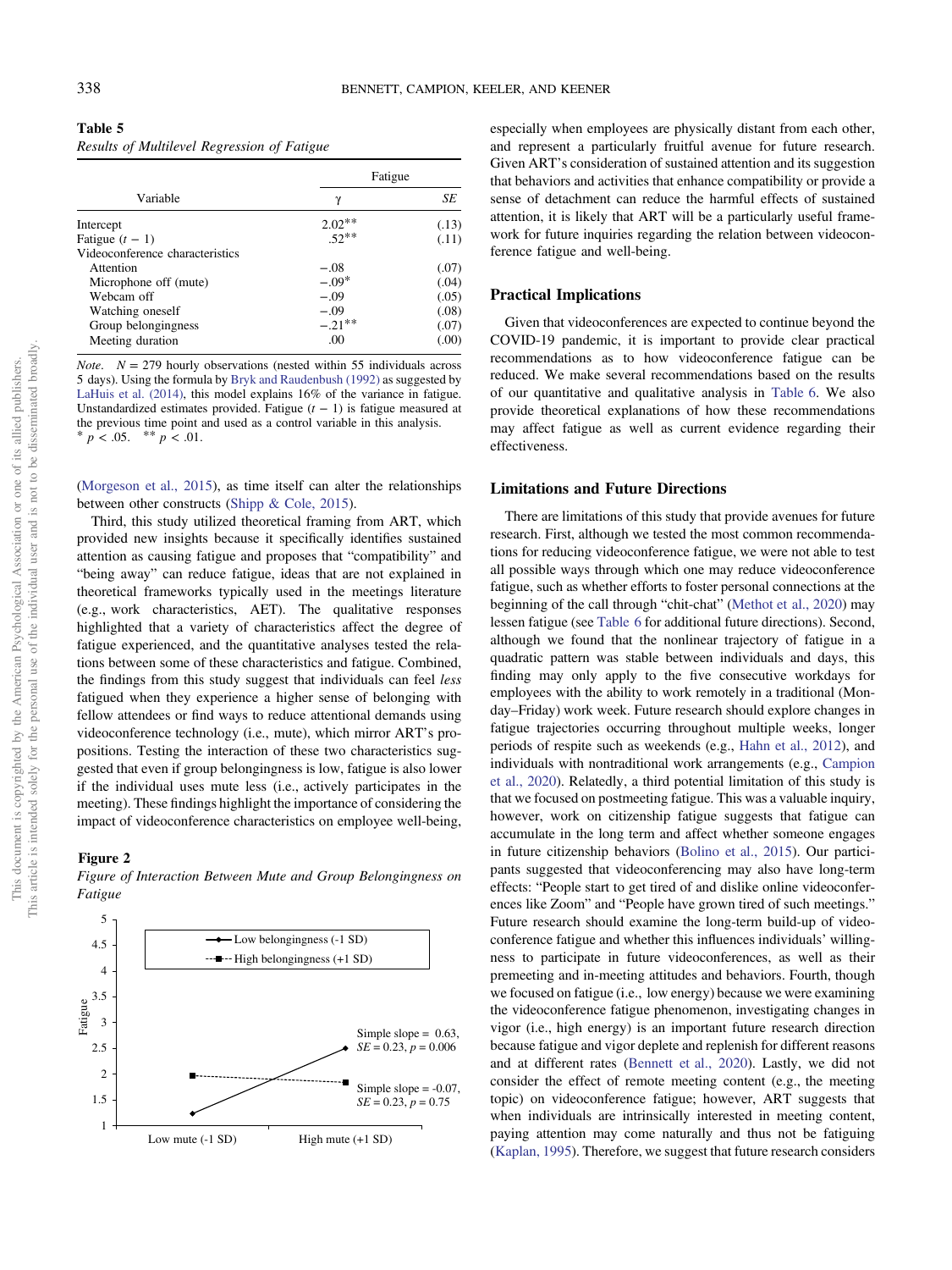# VIDEOCONFERENCE FATIGUE 339

<span id="page-9-0"></span>Recommendations for Reducing Videoconference Fatigue

| Recommendations supported by<br>our quantitative study                                                                                                              | Potential explanation for fatigue<br>reduction                                                                                                                                                                                                                                                                                                                                                                                                                                                                                                                                                                                                                                                  | Current state of evidence                                                                                                                                                                                                                                                                                                                                                                                                                                        | Future research directions                                                                                                                                                                                                                                                                                                                 |
|---------------------------------------------------------------------------------------------------------------------------------------------------------------------|-------------------------------------------------------------------------------------------------------------------------------------------------------------------------------------------------------------------------------------------------------------------------------------------------------------------------------------------------------------------------------------------------------------------------------------------------------------------------------------------------------------------------------------------------------------------------------------------------------------------------------------------------------------------------------------------------|------------------------------------------------------------------------------------------------------------------------------------------------------------------------------------------------------------------------------------------------------------------------------------------------------------------------------------------------------------------------------------------------------------------------------------------------------------------|--------------------------------------------------------------------------------------------------------------------------------------------------------------------------------------------------------------------------------------------------------------------------------------------------------------------------------------------|
| 1. Hold meetings at a time that is least<br>fatiguing for as many participants<br>as possible based on work<br>schedule, which may be earlier in<br>the work period | Human energy levels, including<br>fatigue levels, can fluctuate over<br>the course of a day, and past<br>research suggests that certain<br>experiences can alter an<br>individual's fatigue trajectory<br>(Hülsheger et al., 2016). Given<br>that meetings are affect-generating<br>events (Rogelberg et al., 2010),<br>they may influence fatigue<br>trajectories throughout the day.                                                                                                                                                                                                                                                                                                          | Results of our quantitative study<br>suggested that meetings at different<br>times of day affected individuals'<br>fatigue beyond their expected<br>trajectories. Fatigue was higher<br>than expected at more timepoints<br>later in the day.                                                                                                                                                                                                                    | Although holding meetings at certain<br>times may be less fatiguing,<br>additional research is needed to<br>determine the productivity-fatigue<br>tradeoff that may exist.                                                                                                                                                                 |
| 2. Enhance perceptions of group<br>belongingness                                                                                                                    | Enhancing perceptions of group<br>belongingness is expected to<br>reduce fatigue by making attendees<br>feel more connected with each<br>other and more interested in<br>participating in the meeting, thus<br>reducing effortful attention and<br>fatigue (Kaplan & Berman, 2010).                                                                                                                                                                                                                                                                                                                                                                                                             | Theory suggests that when<br>individuals are given the<br>opportunity to interact socially<br>with others, they are more likely to<br>feel part of a group (e.g., Reichers,<br>1987).<br>In our quantitative study, higher<br>feelings of group belongingness<br>were associated with less<br>postmeeting fatigue.                                                                                                                                               | There are several different ways for<br>employees to interact socially,<br>including allowing meeting<br>attendees to chit-chat (Methot<br>et al., 2020), organizing happy<br>hours (Mauer, 2020), etc. More<br>research is needed to determine the<br>best way to build perceptions of<br>group belongingness during<br>videoconferences. |
| 3. Unless you are speaking, mute<br>your microphone                                                                                                                 | ART (Kaplan, 1995) suggests that<br>fatigue is caused by the mental<br>effort required to sustain attention,<br>but that individuals can reduce<br>fatigue in a variety of ways, such as<br>"detaching" from meeting<br>characteristics that cause<br>distraction or require sustained<br>attention. By using mute when not<br>speaking, distractions such as<br>background noise are avoided,<br>making it easier for everyone in the<br>meeting to pay attention with less<br>effort. Furthermore, using mute<br>may reduce the amount of time one<br>spends worrying about maintaining<br>a quiet atmosphere during<br>meetings, which could also reduce<br>fatigue levels.                  | Results of our quantitative study<br>indicated that individuals who<br>muted themselves during meetings<br>experienced less fatigue. However,<br>results of the interaction between<br>group belongingness and mute<br>found that at low levels of group<br>belongingness, using mute more<br>frequently was related to increased<br>fatigue, whereas use of mute had<br>no apparent relation with fatigue<br>when group belongingness<br>perceptions were high. | Future research should consider the<br>influence of mute on attendees'<br>willingness to speak up and<br>whether this affects their<br>perceptions of group<br>belongingness.                                                                                                                                                              |
| Recommendations with<br>inconclusive evidence from our<br>quantitative study                                                                                        | Potential explanation for fatigue<br>reduction                                                                                                                                                                                                                                                                                                                                                                                                                                                                                                                                                                                                                                                  | Current state of evidence                                                                                                                                                                                                                                                                                                                                                                                                                                        | Future research directions                                                                                                                                                                                                                                                                                                                 |
| 4. Decrease/increase webcam<br>usage                                                                                                                                | Turning off one's webcam is another<br>way to "detach" that may reduce<br>fatigue by reducing the number of<br>stimuli on one's computer screen<br>to be distracted by. Furthermore,<br>having one's video off may also<br>reduce the time one spends<br>worrying about what their<br>colleagues will think about how<br>they look, their facial expressions,<br>how clean their house is, etc.,<br>resulting in less fatigue. Indeed,<br>several participants noted that one<br>reason they felt videoconferences<br>were fatiguing was because they<br>felt pressure to be "on" and pay<br>more attention to their "looks and<br>attire." However, keeping one's<br>webcam on may enhance the | Results of our quantitative study<br>were inconclusive. Individuals<br>who indicated that they did not<br>use their webcam reported less<br>fatigue; however, this effect was<br>not statistically significant.                                                                                                                                                                                                                                                  | Additional research is needed to<br>better understand the two<br>competing perspectives on how<br>webcam usage affects<br>videoconference fatigue and<br>whether there are specific<br>circumstances in which one<br>strategy might be more effective<br>than the other.                                                                   |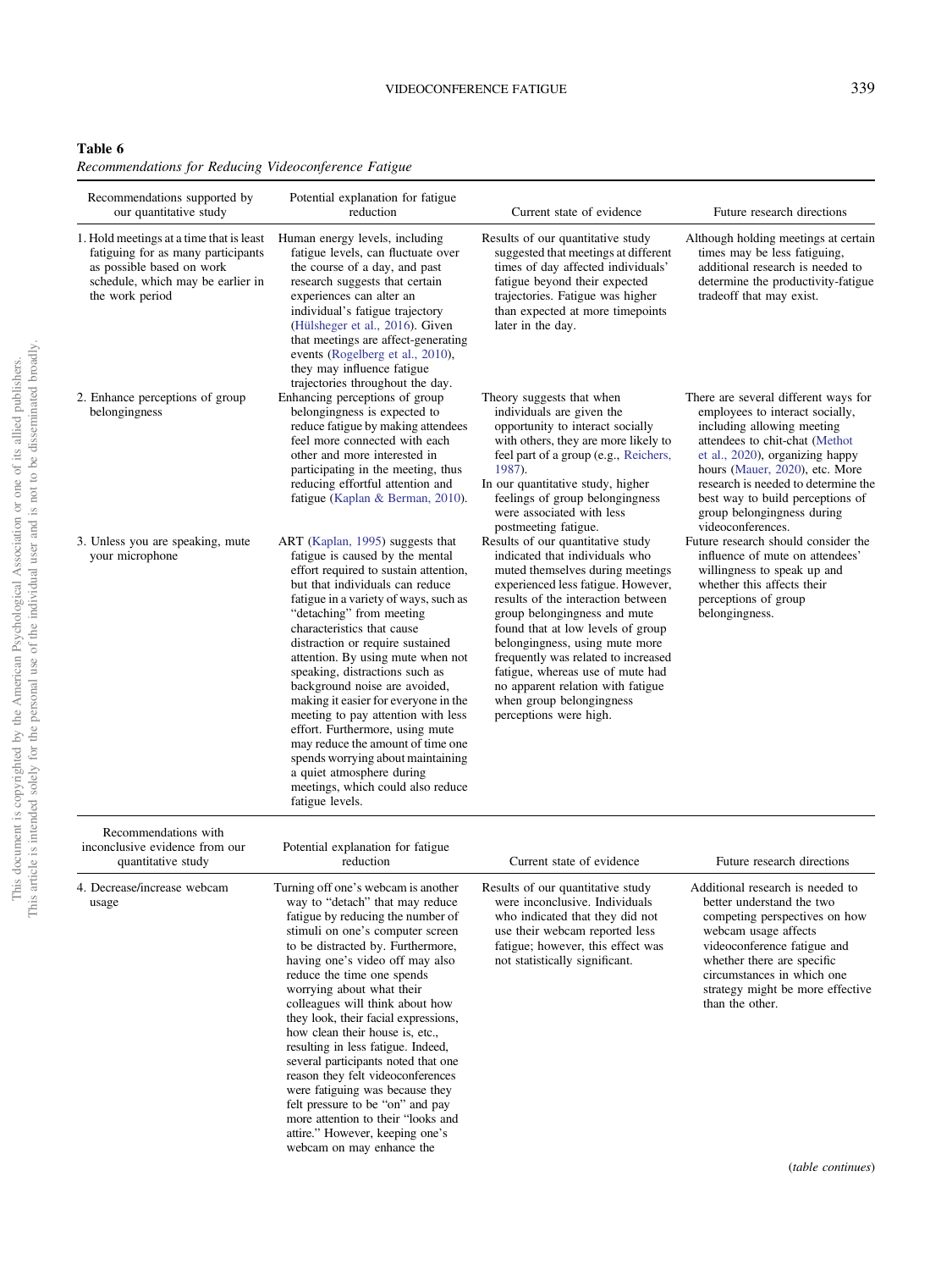Table 6 (continued)

| Recommendations with<br>inconclusive evidence from our<br>quantitative study                                                                | Potential explanation for fatigue<br>reduction                                                                                                                                                                                                                                                                                                                                                                                                                                                                                                                                                                                                                                                                                                                                                                                                                                                                                                                                                                                                                                                                                                                                              | Current state of evidence                                                                                                                                                                                                                                                                                                                                                                                   | Future research directions                                                                                                                                            |
|---------------------------------------------------------------------------------------------------------------------------------------------|---------------------------------------------------------------------------------------------------------------------------------------------------------------------------------------------------------------------------------------------------------------------------------------------------------------------------------------------------------------------------------------------------------------------------------------------------------------------------------------------------------------------------------------------------------------------------------------------------------------------------------------------------------------------------------------------------------------------------------------------------------------------------------------------------------------------------------------------------------------------------------------------------------------------------------------------------------------------------------------------------------------------------------------------------------------------------------------------------------------------------------------------------------------------------------------------|-------------------------------------------------------------------------------------------------------------------------------------------------------------------------------------------------------------------------------------------------------------------------------------------------------------------------------------------------------------------------------------------------------------|-----------------------------------------------------------------------------------------------------------------------------------------------------------------------|
| 5. Consider using "hide self" view                                                                                                          | extent to which one feels<br>connected and engaged with the<br>other meeting attendees, thus<br>increasing feelings of group<br>belongingness. For instance, one<br>participant stated that they use<br>their webcam more often because,<br>"For people not yet back to the<br>office it helps them stay connected<br>on a personal level." Given that<br>higher group belongingness is<br>related to less fatigue, leaving<br>one's webcam on may reduce<br>fatigue if it increases a feeling of<br>group belongingness.<br>When one's video is displayed on<br>their own screen, there is a greater<br>number of stimuli with which to<br>be distracted. Indeed, one<br>participant noted, "I catch myself<br>looking at my video, much more<br>distracted." Therefore, to reduce<br>the amount of stimuli onscreen,<br>one can use "hide self" view,<br>which should ultimately result in<br>less fatigue. Although others may<br>still be looking at your video,<br>being unable to see it yourself<br>may reduce the amount of time<br>that you spend worrying about<br>how you or your background look<br>while still enhancing group<br>belongingness, resulting in less<br>fatigue. | In our quantitative study, we asked<br>participants to indicate how often<br>they looked at themselves during<br>the meeting. It is possible that<br>participants may not have been<br>consciously aware of how often<br>they looked at themselves or felt<br>uncomfortable indicating that<br>they looked at themselves<br>frequently. In fact, the mean for<br>that item was comparatively low<br>(1.95). | To better understand whether<br>looking at oneself affects fatigue,<br>future research should test<br>whether using "hide self" view<br>mode results in less fatigue. |
| Recommendations based on<br>qualitative comments                                                                                            | Potential explanation for fatigue<br>reduction                                                                                                                                                                                                                                                                                                                                                                                                                                                                                                                                                                                                                                                                                                                                                                                                                                                                                                                                                                                                                                                                                                                                              | Current state of evidence                                                                                                                                                                                                                                                                                                                                                                                   | Future research directions                                                                                                                                            |
| 6. Take breaks during<br>videoconferences (e.g., look<br>away from the screen, stand up<br>and walk around) and between<br>videoconferences | Breaks (either during meetings or<br>between meetings) give participants<br>an opportunity to detach, which is a<br>key way that individuals can reduce<br>fatigue according to ART (Kaplan,<br>1995). For instance, one participant<br>noted, "I sometimes turn off my<br>webcam for brief periods if I need to<br>get up and walk away from my<br>computer or take a short break."<br>Furthermore, it is particularly<br>important to consider breaks when<br>one is videoconferencing if they are<br>not naturally built in between<br>meetings. As one participant noted,<br>"there are nonstop zoom meetings<br>back to back every hour or so all day.<br>There's no time in between to take a<br>break or walk or chat with others like<br>it would be in real life/in person."                                                                                                                                                                                                                                                                                                                                                                                                       | Evidence suggests that even short<br>microbreaks can help reduce fatigue<br>levels (Bennett et al., 2020).                                                                                                                                                                                                                                                                                                  | Future research is needed to<br>determine if breaks can affect<br>videoconference fatigue<br>specifically.                                                            |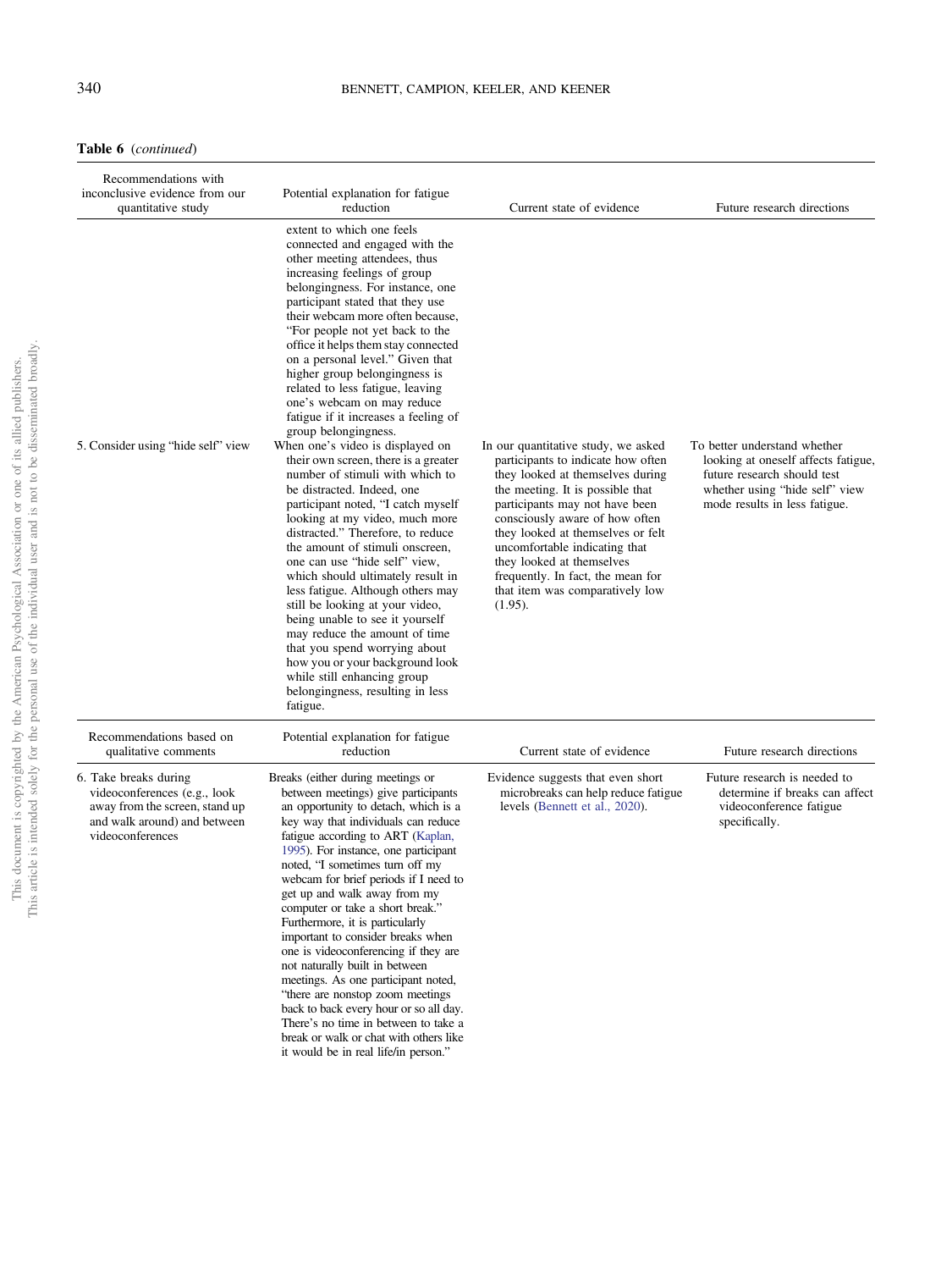# VIDEOCONFERENCE FATIGUE 341

<span id="page-11-0"></span>

| Recommendations based on<br>qualitative comments                                                                           | Potential explanation for fatigue<br>reduction                                                                                                                                                                                                                                                                                                                                                                                                                                                                                                                                                                                                                                                                                                                                                                                                                                | Current state of evidence                                                                                                                                               | Future research directions                                                                                                                      |
|----------------------------------------------------------------------------------------------------------------------------|-------------------------------------------------------------------------------------------------------------------------------------------------------------------------------------------------------------------------------------------------------------------------------------------------------------------------------------------------------------------------------------------------------------------------------------------------------------------------------------------------------------------------------------------------------------------------------------------------------------------------------------------------------------------------------------------------------------------------------------------------------------------------------------------------------------------------------------------------------------------------------|-------------------------------------------------------------------------------------------------------------------------------------------------------------------------|-------------------------------------------------------------------------------------------------------------------------------------------------|
| 7. Establish group norms<br>(e.g., usage of mute and<br>webcam, acceptability of<br>multitasking, when/how to<br>speak up) | Establishing group norms may reduce<br>fatigue in two ways. First, when<br>strong norms exist, individuals will<br>experience less ambiguity regarding<br>what acceptable behavior is and<br>when such behavior should occur<br>(e.g., Hackman, 1992). Thus, when<br>norms exist, individuals will not<br>need to expend effort worrying<br>about what they should do, which<br>should reduce fatigue (Kaplan,<br>1995). Indeed, one participant<br>noted, "I think some of this fatigue<br>happens because we aren't sure<br>what the expectations are of the<br>meeting. Am I allowed to talk?<br>Should I turn on my camera?"<br>Second, when strong norms exist,<br>individuals may feel more strongly<br>connected to the group, which<br>should enhance their level of interest<br>and engagement in the meeting, and<br>thus result in less fatigue (Kaplan,<br>1995). | There is extant evidence that group<br>norms are associated with higher<br>levels of cohesion and productivity<br>(e.g., Chatman & Flynn, 2001;<br>Gully et al., 1995). | More research is needed to<br>determine if the existence of<br>group norms related to<br>videoconferences decreases<br>videoconference fatigue. |

the moderating effect of meeting content on videoconference fatigue.

# Conclusion

The COVID-19 pandemic has accelerated the long-predicted trend of remote work [\(Nilles, 1975;](#page-13-0) [Raghuram et al., 2019](#page-13-0)). Indeed, even as social distancing recommendations ease, a recent survey of CFOs found that 74% planned to permanently move some of their positions to remote positions ([Gartner, Inc., 2020](#page-12-0)). Thus, remote work and videoconferences are likely to become more common. The term videoconference fatigue suggests that videoconferences harm employee well-being; however, results of our study suggest that there are aspects of videoconference meetings (e.g., group belongingness, mute, and time of day) that alter fatigue. Videoconference meeting participants can use these strategies to reduce their fatigue.

## References

- Allen, J. A., Lehmann-Willenbrock, N., & Rogelberg, S. G. (2018). Let's get this meeting started: Meeting lateness and actual meeting outcomes. Journal of Organizational Behavior, 39(8), 1008–1021. [https://doi.org/](https://doi.org/10.1002/job.2276) [10.1002/job.2276](https://doi.org/10.1002/job.2276)
- Ashton-James, C. E., & Ashkanasy, N. M. (2005). What lies beneath? A process analysis of affective events theory. Research on emotion in organizations, 1, 23–46.
- Bennett, A. A., Gabriel, A. S., & Calderwood, C. (2020). Examining the interplay of micro-break durations and activities for employee recovery: A mixed-methods investigation. Journal of Occupational Health Psychology, 25(2), 126–142. <https://doi.org/10.1037/ocp0000168>
- Bliese, P. D., Edwards, J. R., & Sonnentag, S. (2017). Stress and well-being at work: A century of empirical trends reflecting theoretical and societal influences. Journal of Applied Psychology, 102(3), 389–402. [https://](https://doi.org/10.1037/apl0000109) [doi.org/10.1037/apl0000109](https://doi.org/10.1037/apl0000109)
- Bliese, P. D., & Wang, M. (2020). Results provide information about cumulative probabilities of finding significance: Let's report this information. Journal of Management, 46(7), 1275–1288. [https://doi.org/10.1177/](https://doi.org/10.1177/0149206319886909) [0149206319886909](https://doi.org/10.1177/0149206319886909)
- Bolino, M. C., Hsiung, H. H., Harvey, J., & LePine, J. A. (2015). "Well, I'm tired of tryin'!" Organizational citizenship behavior and citizenship fatigue. Journal of Applied Psychology, 100(1), 56–74. [https://doi.org/](https://doi.org/10.1037/a0037583) [10.1037/a0037583](https://doi.org/10.1037/a0037583)
- Bosch, C., Sonnentag, S., & Pinck, A. S. (2018). What makes for a good break? A diary study on recovery experiences during lunch break. Journal of Occupational and Organizational Psychology, 91(1), 134–157. [https://](https://doi.org/10.1111/joop.12195) [doi.org/10.1111/joop.12195](https://doi.org/10.1111/joop.12195)
- Braun, V., & Clarke, V. (2006). Using thematic analysis in psychology. Qualitative Research in Psychology, 3(2), 77–101. [https://doi.org/10](https://doi.org/10.1191/1478088706qp063oa) [.1191/1478088706qp063oa](https://doi.org/10.1191/1478088706qp063oa)
- Braun, V., & Clarke, V. (2012). Thematic analysis. In H. Cooper, P. M. Camic, D. L. Long, A. T. Panter, D. Rindskopf, & K. J. Sher (Eds.), APA handbook of research methods in psychology, Vol. 2. Research designs: Quantitative, qualitative, neuropsychological, and biological (pp. 57–71). American Psychological Association. <https://doi.org/10.1037/13620-004>
- Bryk, A. S., & Raudenbush, S. W. (1992). Hierarchical linear models: Applications and data analysis methods. SAGE Publications.
- Burnham, K. P., & Anderson, D. R. (2004). Multimodel inference: Understanding AIC and BIC in model selection. Sociological Methods & Research, 33(2), 261–304. <https://doi.org/10.1177/0049124104268644>
- Campion, E. D., Caza, B. B., & Moss, S. E. (2020). Multiple jobholding: An integrative systematic review and future research agenda. Journal of Management, 46(1), 165–191. <https://doi.org/10.1177/0149206319882756>
- Chatman, J. A., & Flynn, F. J. (2001). The influence of demographic heterogeneity on the emergence and consequences of cooperative norms in work teams. Academy of Management Journal, 44(5), 956–974.
- Chawla, N., MacGowan, R. L., Gabriel, A. S., & Podsakoff, N. P. (2020). Unplugging or staying connected? Examining the nature, antecedents, and consequences of profiles of daily recovery experiences. Journal of Applied Psychology, 105(1), 19–39. <https://doi.org/10.1037/apl0000423>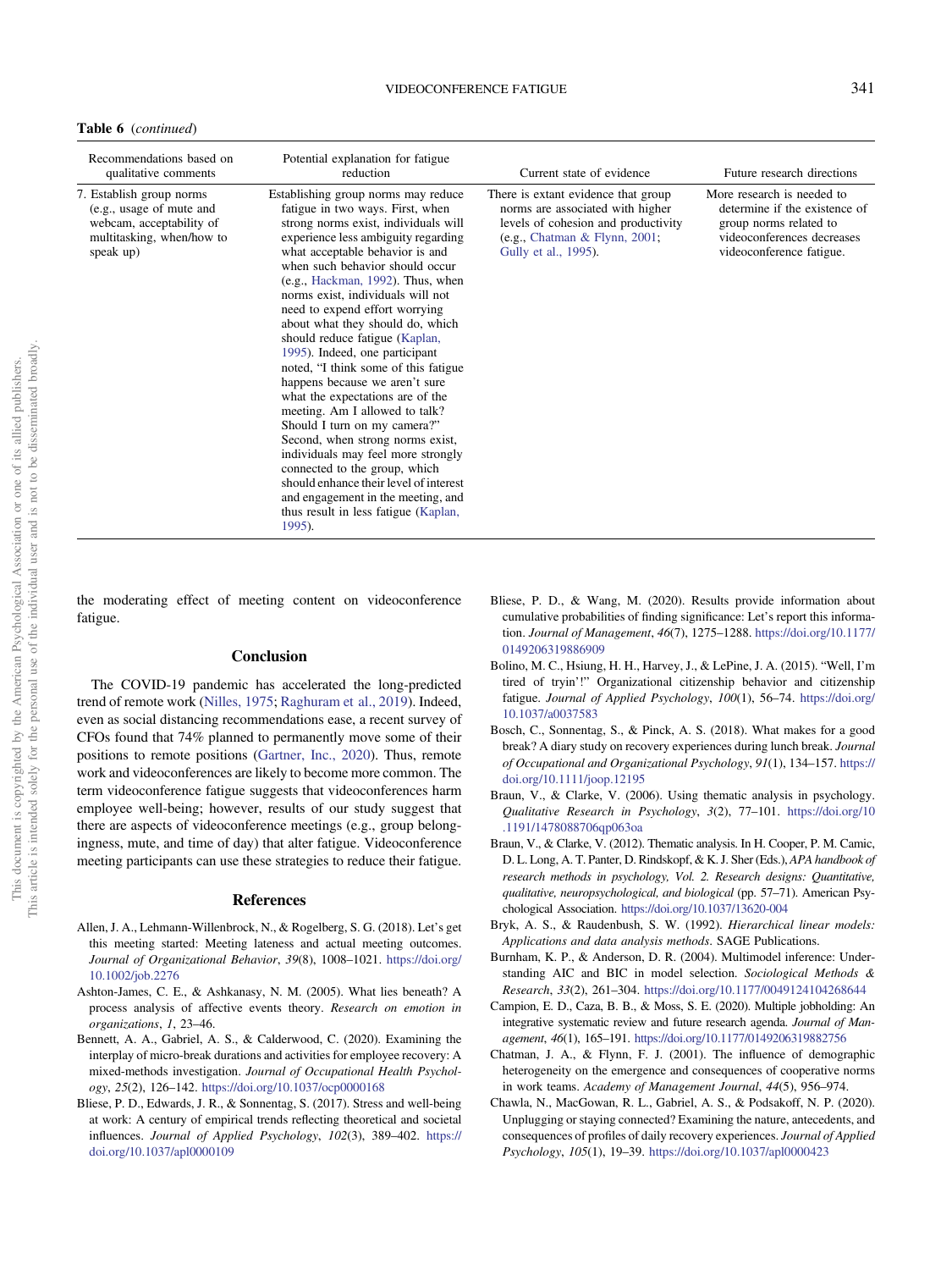- <span id="page-12-0"></span>Chen, K. K. (2016). Using extreme cases to understand organizations. In K. D. Elsbach & R. M. Kramer (Eds.), Handbook of qualitativeorganizational research: innovative pathways and methods (pp. 33–44). Routledge. <https://doi.org/10.4324/9781315849072>
- Coetzee, S. K., & Klopper, H. C. (2010). Compassion fatigue within nursing practice: A concept analysis. Nursing & Health Sciences, 12, 235-243.
- Cortina, J. M., Koehler, T., Keeler, K. R., & Nielsen, B. B. (2019). Restricted variance interaction effects: What they are and why they are your friends. Journal of Management, 45(7), 2779–2806. [https://doi.org/10.1177/](https://doi.org/10.1177/0149206318770735) [0149206318770735](https://doi.org/10.1177/0149206318770735)
- Davis, F. D., & Yi, M. Y. (2004). Improving computer skill training: Behavior modeling, symbolic mental rehearsal, and the role of knowledge structures. Journal of Applied Psychology, 89(3), 509–523. [https://doi.org/](https://doi.org/10.1037/0021-9010.89.3.509) [10.1037/0021-9010.89.3.509](https://doi.org/10.1037/0021-9010.89.3.509)
- de Bloom, J., Sianoja, M., Korpela, K., Tuomisto, M., Lilja, A., Geurts, S., & Kinnunen, U. (2017). Effects of park walks and relaxation exercises during lunch breaks on recovery from job stress: Two randomized controlled trials. Journal of Environmental Psychology, 51, 14–30.
- Denstadli, J. M., Julsrud, T. E., & Hjorthol, R. J. (2012). Videoconferencing as a mode of communication: A comparative study of the use of videoconferencing and face-to-face meetings. Journal of Business and Technical Communication, 26(1), 65–91. <https://doi.org/10.1177/1050651911421125>
- Enders, C. K., & Tofighi, D. (2007). Centering predictor variables in crosssectional multilevel models: A new look at an old issue. Psychological Methods, 12(2), 121.
- Fan, W., Moen, P., Kelly, E. L., Hammer, L. B., & Berkman, L. F. (2019). Job strain, time strain, and well-being: A longitudinal, person-centered approach in two industries. Journal of Vocational Behavior, 110, 102– 116. <https://doi.org/10.1016/j.jvb.2018.10.017>
- Fisher, C. D., & To, M. L. (2012). Using experience sampling methodology in organizational behavior. Journal of Organizational Behavior, 33(7), 865–877. <https://doi.org/10.1002/job.1803>
- Fosslien, L., & Duffy, M. W. (2020). How to combat zoom fatigue. Harvard Business Review. [https://hbr.org/2020/04/how-to-combat](https://hbr.org/2020/04/how-to-combat-zoom-fatigue)[zoom-fatigue](https://hbr.org/2020/04/how-to-combat-zoom-fatigue)
- French, K. A., & Allen, T. D. (2020). Episodic work-family conflict and strain: A dynamic perspective. Journal of Applied Psychology. Advance online publication. <https://doi.org/10.1037/apl0000470>
- Friedman, L., & Wall, M. (2005). Graphical views of suppression and multicollinearity in multiple linear regression. The American Statistician, 59(2), 127–136. <https://doi.org/10.1198/000313005X41337>
- Frone, M. R., & Tidwell, M. C. O. (2015). The meaning and measurement of work fatigue: development and evaluation of the three-dimensional work fatigue Inventory (3D-WFI). Journal of Occupational Health Psychology, 20, 273–288. <https://doi.org/10.1037/a0038700>
- Gabriel, A. S., Podsakoff, N. P., Beal, D. J., Scott, B. A., Sonnentag, S., Trougakos, J. P., & Butts, M. M. (2019). Experience sampling methods: A discussion of critical trends and considerations for scholarly advancement. Organizational Research Methods, 22(4), 969–1006. [https://doi.org/10](https://doi.org/10.1177/1094428118802626) [.1177/1094428118802626](https://doi.org/10.1177/1094428118802626)
- Gartner, Inc. (2020, April 3). Gartner CFO survey reveals 74% intend to shift some employees to remote work permanently [press release]. [https://www](https://www.gartner.com/en/newsroom/press-releases/2020-04-03-gartner-cfo-surey-reveals-74-percent-of-organizations-to-shift-some-employees-to-remote-work-permanently2) [.gartner.com/en/newsroom/press-releases/2020-04-03-gartner-cfo-surey](https://www.gartner.com/en/newsroom/press-releases/2020-04-03-gartner-cfo-surey-reveals-74-percent-of-organizations-to-shift-some-employees-to-remote-work-permanently2)[reveals-74-percent-of-organizations-to-shift-some-employees-to-remote](https://www.gartner.com/en/newsroom/press-releases/2020-04-03-gartner-cfo-surey-reveals-74-percent-of-organizations-to-shift-some-employees-to-remote-work-permanently2)[work-permanently2](https://www.gartner.com/en/newsroom/press-releases/2020-04-03-gartner-cfo-surey-reveals-74-percent-of-organizations-to-shift-some-employees-to-remote-work-permanently2)
- Geimer, J. L., Leach, D. J., DeSimone, J. A., Rogelberg, S. G., & Warr, P. B. (2015). Meetings at work: Perceived effectiveness and recommended improvements. Journal of Business Research, 68, 2015–2026. [https://](https://doi.org/10.1016/j.jbusres.2015.02.015) [doi.org/10.1016/j.jbusres.2015.02.015](https://doi.org/10.1016/j.jbusres.2015.02.015)
- Geldhof, G. J., Preacher, K. J., & Zyphur, M. J. (2014). Reliability estimation in a multilevel confirmatory factor analysis framework. Psychological Methods, 19(1), 72–91. <https://doi.org/10.1037/a0032138>
- Gully, S. M., Devine, D. J., & Whitney, D. J. (1995). A meta-analysis of cohesion and performance: Effects of level of analysis and task

interdependence. Small Group Research, 26(4), 497–520. [https://](https://doi.org/10.1177/1046496495264003) [doi.org/10.1177/1046496495264003](https://doi.org/10.1177/1046496495264003)

- Hackman, J. R. (1992). Group influences on individuals in organizations. In M. D. Dunnette & L. M. Hough (Eds.), Handbook of Industrial and Organizational Psychology (2nd ed., Vol. 3, pp. 199–267). Consulting Psychologists Press.
- Hahn, V. C., Binnewies, C., & Haun, S. (2012). The role of partners for employees' recovery during the weekend. Journal of Vocational Behavior, 80(2), 288–298. <https://doi.org/10.1016/j.jvb.2011.12.004>
- Hatch, D. J., Potter, G. G., Martus, P., Rose, U., & Freude, G. (2019). Lagged versus concurrent changes between burnout and depression symptoms and unique contributions from job demands and job resources. Journal of Occupational Health Psychology, 24(6), 617–628. [https://doi.org/10](https://doi.org/10.1037/ocp0000170) [.1037/ocp0000170](https://doi.org/10.1037/ocp0000170)
- Hopstaken, J. F., Van Der Linden, D., Bakker, A. B., & Kompier, M. A. (2015). A multifaceted investigation of the link between mental fatigue and task disengagement. Psychophysiology, 52(3), 305–315. [https://](https://doi.org/10.1111/psyp.12339) [doi.org/10.1111/psyp.12339](https://doi.org/10.1111/psyp.12339)
- Hox, J. J., Moerbeek, M., & Van de Schoot, R. (2017). Multilevel analysis: Techniques and applications. Routledge.
- Hülsheger, U. R. (2016). From dawn till dusk: Shedding light on the recovery process by investigating daily change patterns in fatigue. Journal of Applied Psychology, 101(6), 905–914. <https://doi.org/10.1037/apl0000104>
- Hunter, E. M., & Wu, C. (2016). Give me a better break: Choosing workday break activities to maximize resource recovery. Journal of Applied Psychology, 101(2), 302–311. <https://doi.org/10.1037/apl0000045>
- Jiang, M. (2020). The reason Zoom calls drain your energy. Remote Control, BBC. [https://www.bbc.com/worklife/article/20200421-why-zoom-video](https://www.bbc.com/worklife/article/20200421-why-zoom-video-chats-are-so-exhausting)[chats-are-so-exhausting](https://www.bbc.com/worklife/article/20200421-why-zoom-video-chats-are-so-exhausting)

Joinson, C. (1992). Coping with compassion fatigue. Nursing, 22(4), 116–118.

- Kaplan, S. (1995). The restorative benefits of nature: Toward an integrative framework. Journal of Environmental Psychology, 15(3), 169–182. [https://doi.org/10.1016/0272-4944\(95\)90001-2](https://doi.org/10.1016/0272-4944(95)90001-2)
- Kaplan, S., & Berman, M. G. (2010). Directed attention as a common resource for executive functioning and self-regulation. Perspectives on Psychological Science, 5(1), 43–57. <https://doi.org/10.1177/1745691609356784>
- Kline, R. B. (2016). Principles and practice of structural equation modeling. Guilford Press.
- Kraut, R. E., Rice, R. E., Cool, C., & Fish, R. S. (1998). Varieties of social influence: The role of utility and norms in the success of a new communication medium. Organization Science, 9(4), 437–453. [https://doi.org/10](https://doi.org/10.1287/orsc.9.4.437) [.1287/orsc.9.4.437](https://doi.org/10.1287/orsc.9.4.437)
- Krippendorff, K. (2013). Content analysis: An introduction to its methodology (3rd ed.). Sage Publications.
- Kurasaki, K. S. (2000). Intercoder reliability for validating conclusions drawn from open-ended interview data. Field Methods, 12(3), 179– 194. <https://doi.org/10.1177/1525822X0001200301>
- LaHuis, D. M., Hartman, M. J., Hakoyama, S., & Clark, P. C. (2014). Explained variance measures for multilevel models. Organizational Research Methods, 17, 433–451. <https://doi.org/10.1177/1094428114541701>
- Lanaj, K., Gabriel, A. S., & Chawla, N. (2020). The self-sacrificial nature of leader identity: Understanding the costs and benefits at work and home. Journal of Applied Psychology, 106(3), 345–363. [https://doi.org/10.1037/](https://doi.org/10.1037/apl0000505) [apl0000505](https://doi.org/10.1037/apl0000505)
- Lantz, A. (2001). Meetings in a distributed group of experts: Comparing face-to-face, chat and collaborative virtual environments. Behaviour & Information Technology, 20(2), 111–117. [https://doi.org/10.1080/](https://doi.org/10.1080/01449290010020693) [01449290010020693](https://doi.org/10.1080/01449290010020693)
- Luchetti, M., Lee, J. H., Aschwanden, D., Sesker, A., Strickhouser, J. E., Terracciano, A., & Sutin, A. R. (2020). The trajectory of loneliness in response to COVID-19. American Psychologist. Advance online publication. <https://doi.org/10.1037/amp0000690>
- Luong, A., & Rogelberg, S. G. (2005). Meetings and more meetings: The relationship between meeting load and the daily well-being of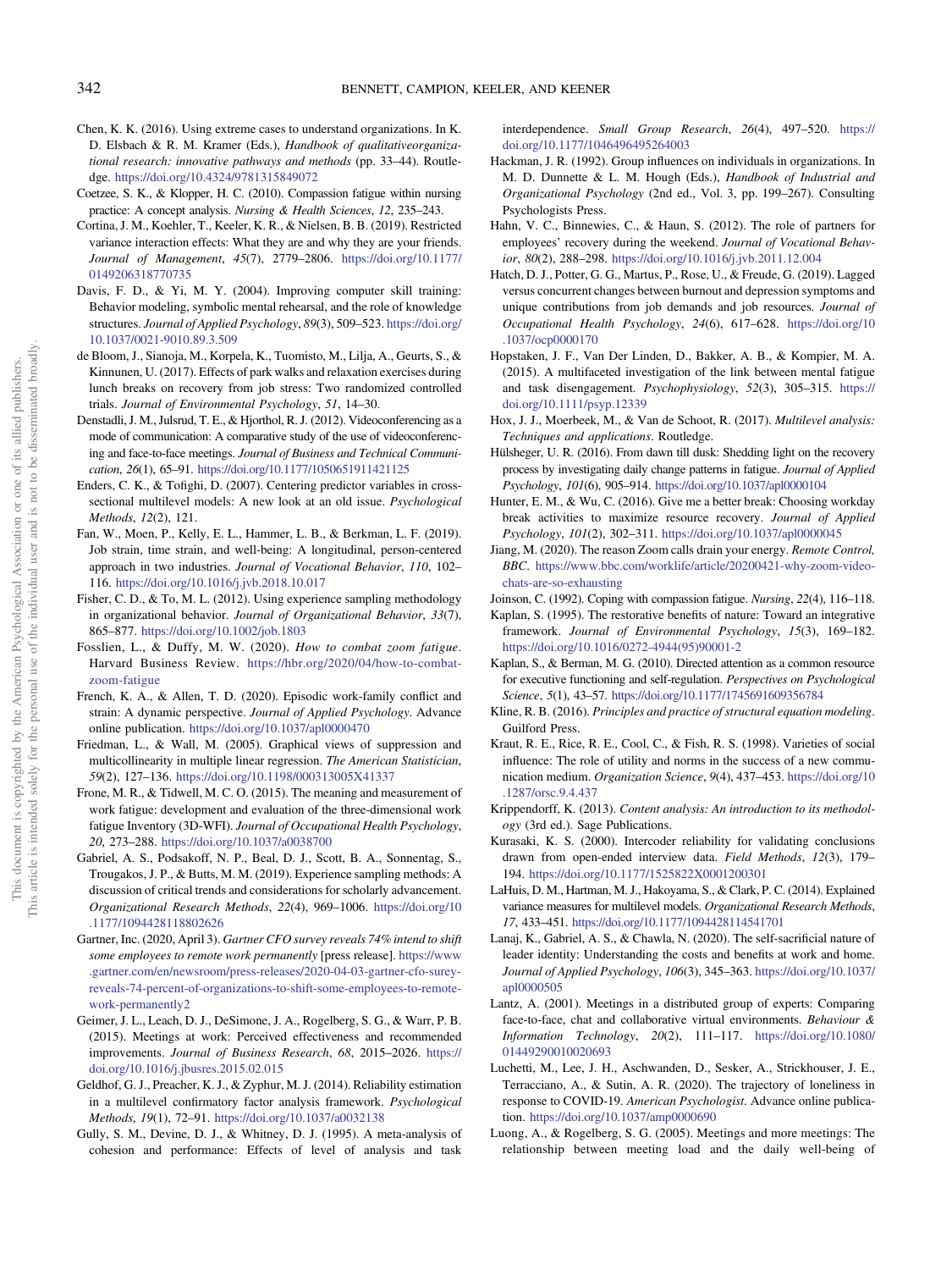<span id="page-13-0"></span>employees. Group Dynamics, 9(1), 58–67. [https://doi.org/10.1037/](https://doi.org/10.1037/1089-2699.9.1.58) [1089-2699.9.1.58](https://doi.org/10.1037/1089-2699.9.1.58)

- Mauer, R. (2020, April 6). Virtual happy hours help co-workers, industry peers stay connected. SHRM. [https://www.shrm.org/hr-today/news/hr](https://www.shrm.org/hr-today/news/hr-news/pages/virtual-happy-hours-help-coworkers-stay-connected.aspx)[news/pages/virtual-happy-hours-help-coworkers-stay-connected.aspx](https://www.shrm.org/hr-today/news/hr-news/pages/virtual-happy-hours-help-coworkers-stay-connected.aspx)
- McNair, D. M., Lorr, M., & Droppleman, L. F. (1971). Manual for the profile of mood states (POMS). Educational and Industrial Testing Service.
- Methot, J. R., Rosado-Solomon, E., Downes, P., & Gabriel, A. S. (2020). Office chit-chat as a social ritual: The uplifting yet distracting effects of daily small talk at work. Academy of Management Journal. Advance online publication. <https://doi.org/10.5465/amj.2018.1474>
- Mitchell, T. R., & James, L. R. (2001). Building better theory: Time and the specification of when things happen. Academy of Management Review, 26, 530–547. <https://doi.org/10.5465/amr.2001.5393889>
- Morgeson, F. P., Mitchell, T. R., & Liu, D. (2015). Event system theory: An event-oriented approach to the organizational sciences. Academy of Management Review, 40(4), 515–537. [https://doi.org/10.5465/amr](https://doi.org/10.5465/amr.2012.0099) [.2012.0099](https://doi.org/10.5465/amr.2012.0099)
- Muthén, L. K., & Muthén, B. O. (1998–2017). Mplus user's guide.
- Nardi, C. (2020, August 4). Nearly three out of every four Canadians say virtual conferencing tools an 'excellent' alternative to interacting in person. National Post. [https://nationalpost.com/news/canada/nearly](https://nationalpost.com/news/canada/nearly-three-out-of-four-canadians-says-virtual-conferencing-tools-are-an-excellent-alternative-to-interacting-in-person)[three-out-of-four-canadians-says-virtual-conferencing-tools-are-an-excellent](https://nationalpost.com/news/canada/nearly-three-out-of-four-canadians-says-virtual-conferencing-tools-are-an-excellent-alternative-to-interacting-in-person)[alternative-to-interacting-in-person](https://nationalpost.com/news/canada/nearly-three-out-of-four-canadians-says-virtual-conferencing-tools-are-an-excellent-alternative-to-interacting-in-person)
- Nilles, J. (1975). Telecommunications and organizational decentralization. IEEE Transactions on Communications, 23(10), 1142–1147.
- Porter, C. O., Outlaw, R., Gale, J. P., & Cho, T. S. (2019). The use of online panel data in management research: A review and recommendations. Journal of Management, 45(1), 319–344. [https://doi.org/10.1177/](https://doi.org/10.1177/0149206318811569) [0149206318811569](https://doi.org/10.1177/0149206318811569)
- PwC. (2020, June 25). When everyone can work from home, what's the office for? <https://www.pwc.com/us/en/Library/covid-19/us-remote-work-survey.html>
- Quinn, R. W., & Dutton, J. E. (2005). Coordination as energy-in-conversation. Academy of Management Review, 30(1), 36–57. [https://doi.org/10](https://doi.org/10.5465/amr.2005.15281422) [.5465/amr.2005.15281422](https://doi.org/10.5465/amr.2005.15281422)
- Quinn, R. W., Spreitzer, G. M., & Lam, C. F. (2012). Building a sustainable model of human energy in organizations: Exploring the critical role of resources. The Academy of Management Annals, 6(1), 337–396. [https://](https://doi.org/10.5465/19416520.2012.676762) [doi.org/10.5465/19416520.2012.676762](https://doi.org/10.5465/19416520.2012.676762)
- Raghuram, S., Hill, N. S., Gibbs, J. L., & Maruping, L. M. (2019). Virtual work: Bridging research clusters. The Academy of Management Annals, 13, 308–341.
- Reichers, A. E. (1987). An interactionist perspective on newcomer socialization rates. Academy of Management Review, 12, 278–287.
- Rogelberg, S. G., Allen, J. A., Shanock, L., Scott, C., & Shuffler, M. (2010). Employee satisfaction with meetings: A contemporary facet of job satisfaction. Human Resource Management, 49(2), 149-172. [https://doi.org/](https://doi.org/10.1002/hrm.20339) [10.1002/hrm.20339](https://doi.org/10.1002/hrm.20339)
- Rogelberg, S. G., Leach, D. J., Warr, P. B., & Burnfield, J. L. (2006). "Not another meeting!" Are meeting time demands related to employee wellbeing? Journal of Applied Psychology, 91(1), 83-96. [https://doi.org/10](https://doi.org/10.1037/0021-9010.91.1.83) [.1037/0021-9010.91.1.83](https://doi.org/10.1037/0021-9010.91.1.83)
- Rogers, W. H. (1993). Regression standard errors inclustered samples. Stata Technical Bulletin, 13, 19–23.
- Rosetti, D. K., & Surynt, T. J. (1985). Video teleconferencing and performance. Journal of Business Communication, 22(4), 25–31. [https://doi.org/](https://doi.org/10.1177/002194368502200404) [10.1177/002194368502200404](https://doi.org/10.1177/002194368502200404)
- Satorra, A., & Bentler, P. M. (2010). Ensuring positiveness of the scaled difference chi-square test statistic. Psychometrika, 75, 243–248. [https://](https://doi.org/10.1007/s11336-009-9135-y) [doi.org/10.1007/s11336-009-9135-y](https://doi.org/10.1007/s11336-009-9135-y)
- Shanock, L. R., Allen, J. A., Dunn, A. M., Baran, B. E., Scott, C. W., & Rogelberg, S. G. (2013). Less acting, more doing: How surface acting relates to perceived meeting effectiveness and other employee outcomes. Journal of Occupational and Organizational Psychology, 86(4), 457–476. <https://doi.org/10.1111/joop.12037>
- Shipp, A. J., & Cole, M. S. (2015). Time in individual-level organizational studies: What is it, how is it used, and why isn't it exploited more often? Annual Review of Organizational Psychology and Organizational Behavior, 2, 237–260. <https://doi.org/10.1146/annurev-orgpsych-032414-111245>
- Smith, A. P., & Miles, C. (1986). Effects of lunch on selective and sustained attention. Neuropsychobiology, 16(2-3), 117–120. [https://doi.org/10](https://doi.org/10.1159/000118309) [.1159/000118309](https://doi.org/10.1159/000118309)
- Sonnentag, S. (2015). Dynamics of well-being. Annual Review of Organizational Psychology and Organizational Behavior, 2, 261–293. [https://](https://doi.org/10.1146/annurev-orgpsych-032414-111347) [doi.org/10.1146/annurev-orgpsych-032414-111347](https://doi.org/10.1146/annurev-orgpsych-032414-111347)
- Spataro, J. (2020). The future of work—the good, the challenging & the unknown. [https://www.microsoft.com/en-us/microsoft-365/blog/2020/07/](https://www.microsoft.com/en-us/microsoft-365/blog/2020/07/08/future-work-good-challenging-unknown/) [08/future-work-good-challenging-unknown/](https://www.microsoft.com/en-us/microsoft-365/blog/2020/07/08/future-work-good-challenging-unknown/)
- Tan, X., Shiyko, M. P., Li, R., Li, Y., & Dierker, L. (2012). A time-varying effect model for intensive longitudinal data. Psychological Methods, 17, 61–77. <https://doi.org/10.1037/a0025814>
- Thayer, R. E. (1987). Problem perception, optimism, and related states as a function of time of day (diurnal rhythm) and moderate exercise: Two arousal systems in interaction. Motivation and Emotion, 11, 19–36. [https://](https://doi.org/10.1007/BF00992211) [doi.org/10.1007/BF00992211](https://doi.org/10.1007/BF00992211)
- Trougakos, J. P., Chawla, N., & McCarthy, J. M. (2020). Working in a pandemic: Exploring the impact of COVID-19 health anxiety on work, family, and health outcomes. Journal of Applied Psychology. Advance online publication. <https://doi.org/10.1037/apl0000739>
- Turner, S. F., Cardinal, L. B., & Burton, R. M. (2017). Research design for mixed methods: A triangulation-based framework and roadmap. Organizational Research Methods, 20(2), 243–267. [https://doi.org/10.1177/](https://doi.org/10.1177/1094428115610808) [1094428115610808](https://doi.org/10.1177/1094428115610808)
- Weiss, H. M., & Cropanzano, R. (1996). Affective Events Theory: A theoretical discussion of the structure, causes and consequences of affective experiences at work. In B. M. Staw & L. L. Cummings (Eds.). Research in organizational behavior (Vol. 18, pp. 1–74). Elsevier.
- White, H. (1980). A heteroskedasticity-consistent covariance matrix estimator and a direct test for heteroskedasticity. Econometrica, 48, 817–830. <https://doi.org/10.2307/1912934>
- Williams, M. E. (2020). My virtual social life is exhausting: Turns out Zoom cocktail hours can burn you out, too. Salon. [https://www.salon.com/2020/04/](https://www.salon.com/2020/04/03/my-virtual-social-life-is-exhausting-turns-out-zoom-cocktail-hours-can-burn-you-out-too) [03/my-virtual-social-life-is-exhausting-turns-out-zoom-cocktail-hours](https://www.salon.com/2020/04/03/my-virtual-social-life-is-exhausting-turns-out-zoom-cocktail-hours-can-burn-you-out-too)[can-burn-you-out-too](https://www.salon.com/2020/04/03/my-virtual-social-life-is-exhausting-turns-out-zoom-cocktail-hours-can-burn-you-out-too)
- Winwood, P. C., Winefield, A. H., Dawson, D., & Lushington, K. (2005). Development and validation of a scale to measure work-related fatigue and recovery: The Occupational Fatigue Exhaustion/Recovery Scale (OFER). Journal of Occupational and Environmental Medicine, 47, 594–606. <https://doi.org/10.1097/01.jom.0000161740.71049.c4>
- World at Work. (2020). Back to work playbook study. [www.worldatwork](https://www.worldatwork.org/docs/research-and-surveys/20200528_BacktoWorkPlaybook.pdf) [.org/docs/research-and-surveys/20200528\\_BacktoWorkPlaybook.pdf](https://www.worldatwork.org/docs/research-and-surveys/20200528_BacktoWorkPlaybook.pdf)
- Wright, T. A., & Cropanzano, R. (1998). Emotional exhaustion as a predictor of job performance and voluntary turnover. Journal of Applied Psychology, 83, 486–493. [https://doi.org/10.1037/0021-](https://doi.org/10.1037/0021-9010.83.3.486) [9010.83.3.486](https://doi.org/10.1037/0021-9010.83.3.486)
- Yik, M., Russell, J. A., & Steiger, J. H. (2011). A 12-point circumplex structure of core affect. Emotion, 11(4), 705–731. [https://doi.org/10.1037/](https://doi.org/10.1037/a0023980) [a0023980](https://doi.org/10.1037/a0023980)

(Appendix follows)